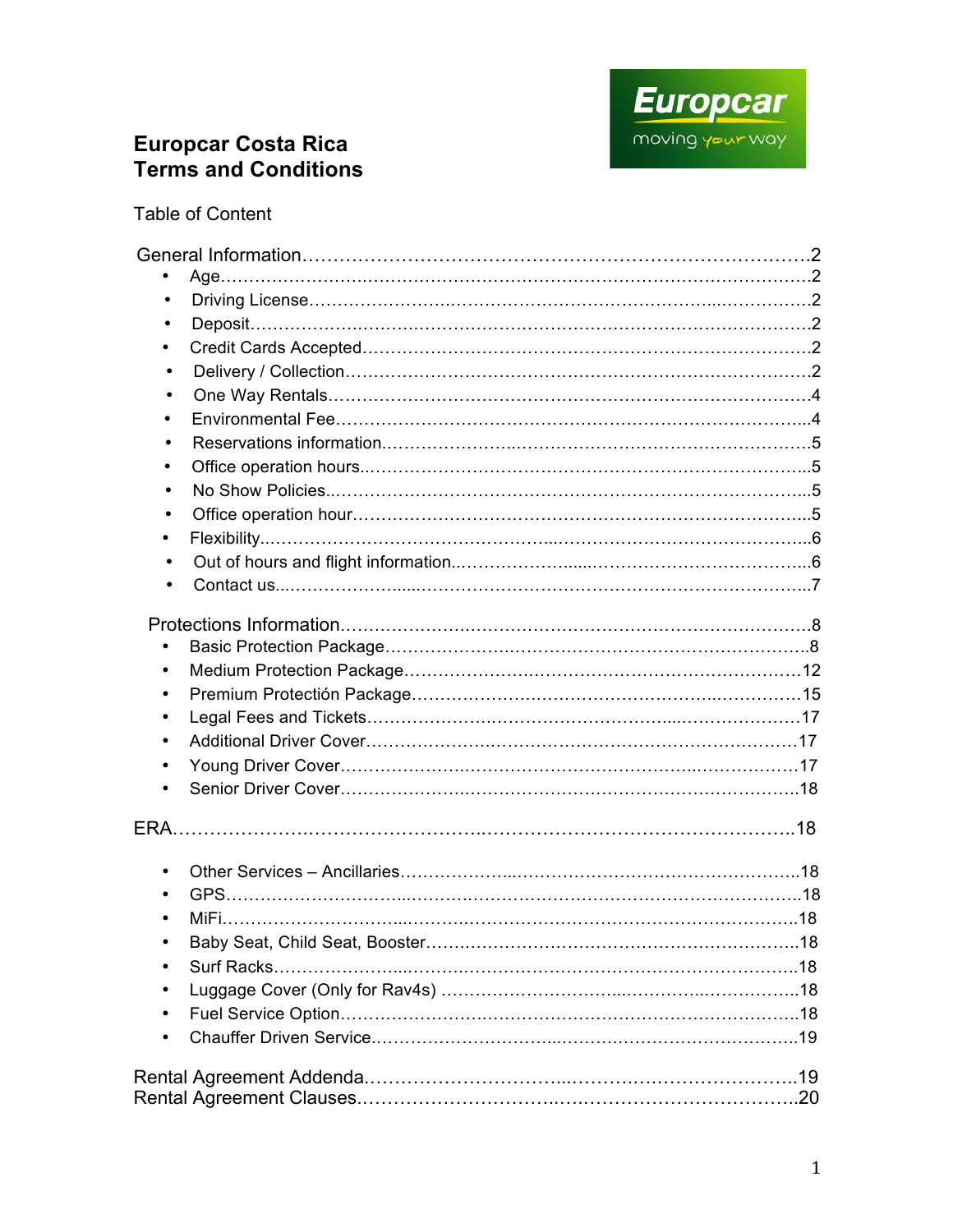## **General Information**

Thank you for choosing Europcar as your car rental company during your visit to Costa Rica.

The contractual relationship between You and Europcar Costa Rica is governed by the Rental Agreement with the specific terms and conditions that you sign at the moment of the check-out and the booking confirmation.

These are the General Conditions to rent a car with Europcar Costa Rica.

## **Age:**

The minimum age to rent with Europcar Costa Rica is 18 years old and there is no maximum age.

#### **Driving license:**

Europcar Costa Rica accepts all valid Driving License held for at least one year for all cars.

#### **Deposit:**

Cash deposits are not accepted. No exceptions. Debit cards are not accepted for deposit.

#### **Credit Cards Accepted:**

We accept all major brands (Visa, Master Card, American Express, Dinners Club).

## **Delivery / Collection:**

Available, see chart below.

| <b>FREE DELIVERIES/COLLECTIONS IN:</b>               |             |
|------------------------------------------------------|-------------|
| I SAN JOSE HOTELS WITHIN 20 KM OF AIRPORT STATION    | <b>FREE</b> |
| LIBERIA HOTELS WITHIN 5 KM OF AIRPORT STATION        | <b>FREE</b> |
| ALAJUELA HOTELS WITHIN 5 KM OF AIRPORT STATION       | <b>FREE</b> |
| GUAPILES (CARIBBEAN DISH, TROPICAL WORLD, RIO DANTA) | <b>FREE</b> |

| <b>ONE WAYS BETWEEN STATIONS</b>     |             |
|--------------------------------------|-------------|
| SAN JOSE AIRPORT - SAN JOSE DOWNTOWN | <b>FREE</b> |
| l SAN JOSE - LIBERIA                 | \$55        |
| I SAN JOSE - TAMARINDO               | \$75        |
| l LIBERIA - TAMARINDO                | \$35        |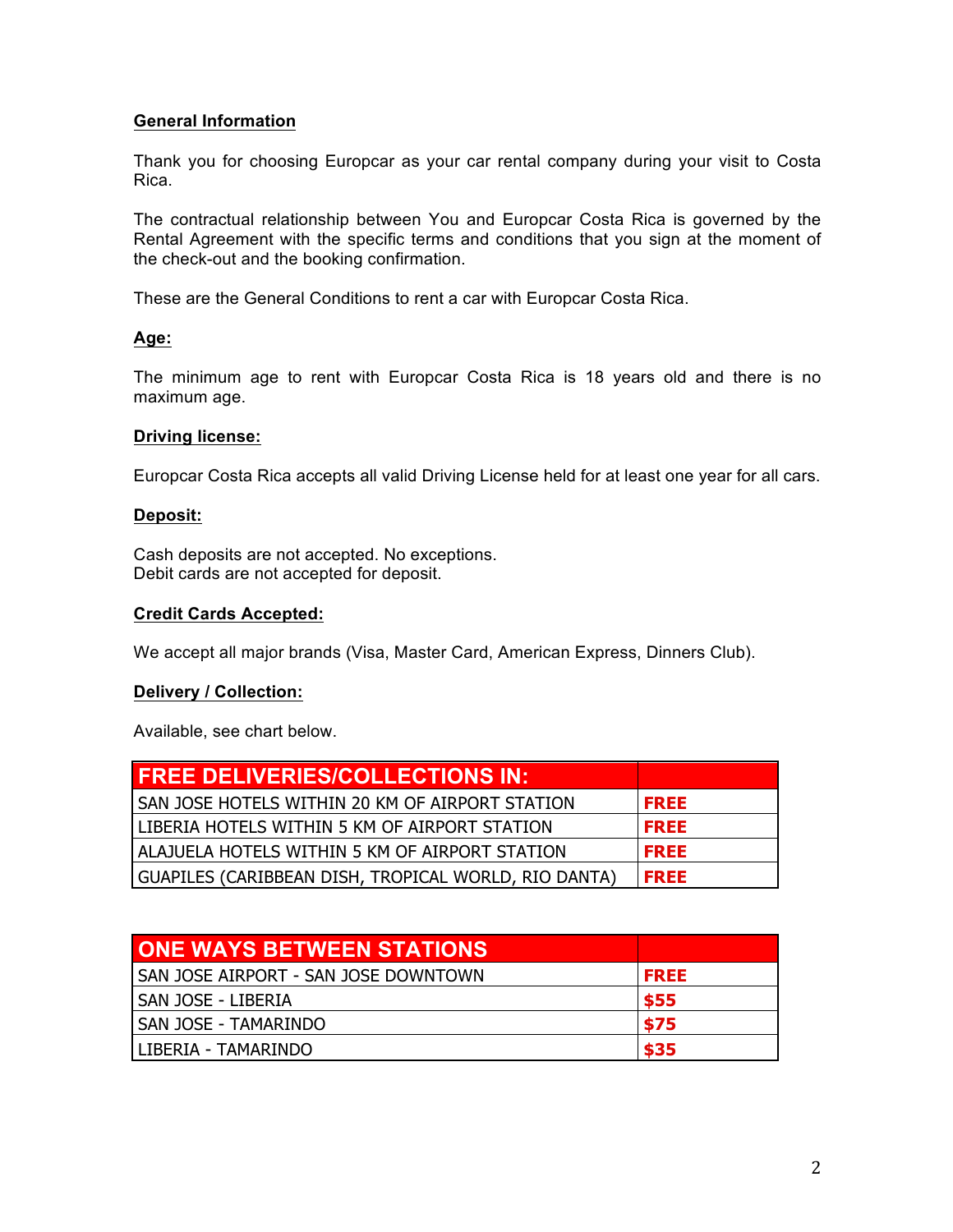| <b>DROP OFF / PICK UP IN:</b> | <b>RATE</b> |  |
|-------------------------------|-------------|--|
| <b>COUNTRY BORDERS</b>        |             |  |
| Border to Nicaragua           | \$80        |  |
| Border to Panama              | \$160       |  |
| <b>CENTRAL REGION</b>         |             |  |
| Orosi/TURRIALBA               | \$45        |  |
| <b>CARIBBEAN REGION</b>       |             |  |
| Matina/Freeman                | \$60        |  |
| Limon Centro/Moin             | \$60        |  |
| Cahuita                       | \$75        |  |
| Puerto Viejo de Limon         | \$80        |  |
| Manzanillo                    | \$100       |  |
| <b>Punta Cocles</b>           | \$100       |  |
| Sixaola                       | \$110       |  |
| <b>CENTRAL PACIFIC</b>        |             |  |
| Puntarenas/Caldera            | \$45        |  |
| Jaco                          | \$45        |  |
| Parrita                       | \$50        |  |
| Quepos                        | \$50        |  |
| <b>Manuel Antonio</b>         | \$55        |  |

| <b>DROP OFF / PICK UP IN:</b> | <b>RATE</b> |  |
|-------------------------------|-------------|--|
| <b>NORTHERN PLAINS</b>        |             |  |
| Ciudad Quesada                | \$50        |  |
| Arenal/ La Fortuna            | \$55        |  |
| Tilaran                       | \$60        |  |
| Monteverde                    | \$85        |  |
| <b>NORTH PACIFIC</b>          |             |  |
| Coco/Papagayo                 | \$35        |  |
| Ocotal                        | \$35        |  |
| Santa Rosa                    | \$35        |  |
| Rincon de la Vieja            | \$60        |  |
| <b>SOUTH PACIFIC</b>          |             |  |
| Playa Dominical               | \$60        |  |
| San Isidro del General        | \$60        |  |
| Perez Zeledón                 | \$70        |  |
| <b>Palmar Norte/Sur</b>       | \$100       |  |
| Golfito                       | \$100       |  |
| Sierpe                        | \$120       |  |
| Drake Bay                     | \$145       |  |
| Puerto Jimenez                | \$160       |  |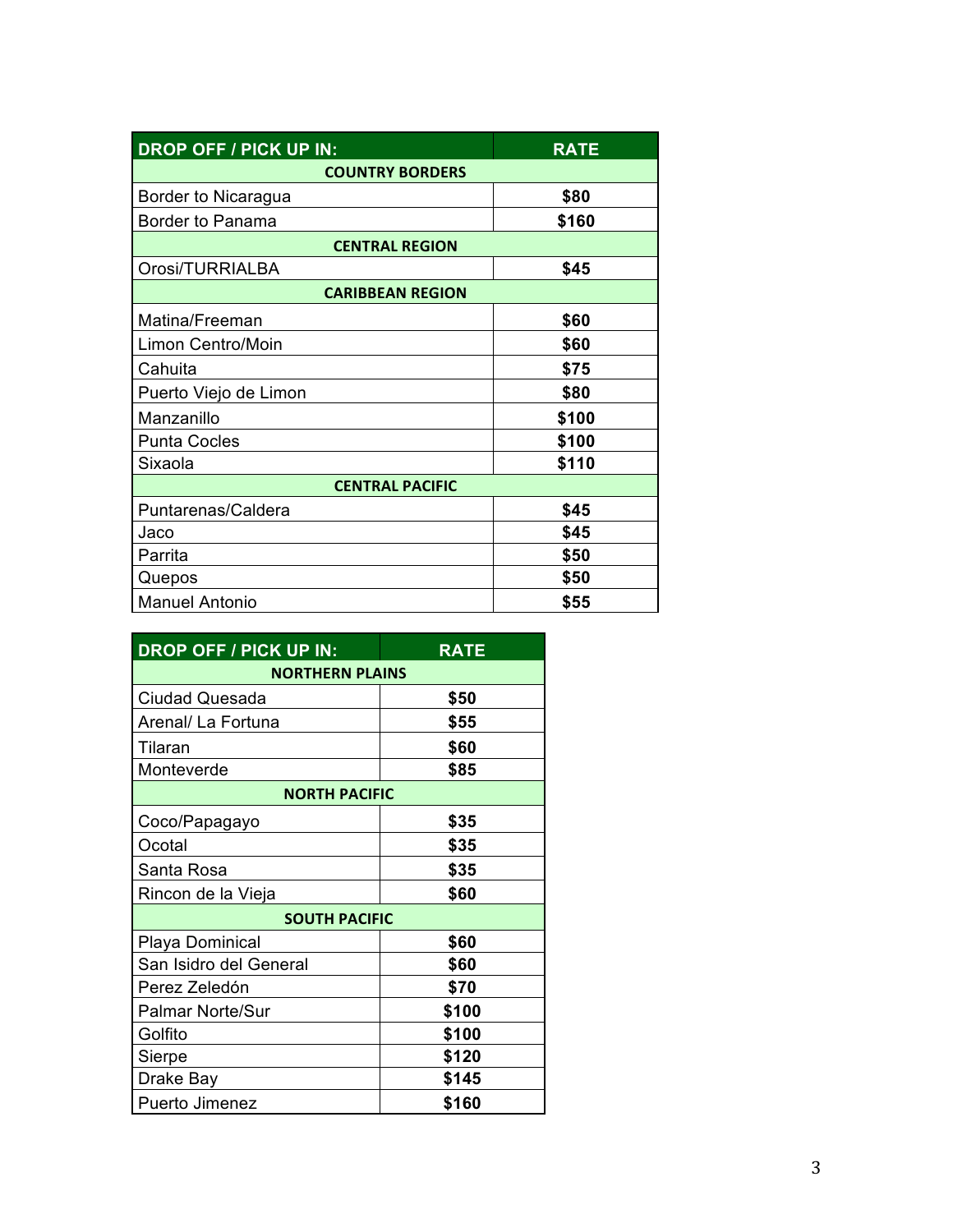| <b>DROP OFF / PICK UP IN:</b> | <b>RATE</b> |  |
|-------------------------------|-------------|--|
| <b>NORTH PACIFIC BEACHES</b>  |             |  |
| Playa Conchal                 | \$35        |  |
| Playa Flamingo                | \$35        |  |
| Playa Grande                  | \$35        |  |
| Playa Hermosa                 | \$35        |  |
| Playa Langosta                | \$35        |  |
| Playa La Penca                | \$45        |  |
| Playa Pan de Azucar           | \$45        |  |
| Playa Negra                   | \$50        |  |
| Playa Tamarindo               | \$55        |  |
| Playa Carrillo                | \$60        |  |
| Playa Naranjo                 | \$60        |  |
| Playa Nosara                  | \$60        |  |
| Playa Samara                  | \$60        |  |
| Playa Tambor                  | \$90        |  |
| Punta Islita                  | \$110       |  |
| Playa Montezuma               | \$130       |  |
| Playa Zancudo                 | \$130       |  |
| Mal Pais                      | \$130       |  |

## **One Way Rentals:**

A ) Domestic : Available between Europcar Stations. Minimum 3 days rental.

B ) International : Not allowed.

#### **Restriction Of Use:**

It is not permitted to cross international borders with the rented vehicle.

#### **Environmental fee:**

Europcar Costa Rica is committed to sustainable development in the country and because of this commitment we follow and implement guidelines that allow us to achieve the highest level of sustainability in our daily operation.

In order to achieve our goals in this matter, we have implemented an "environmental fee" at a cost of \$0.25 per day. This will allow us to keep and expand our green projects that also involves social, cultural and environmental aspects.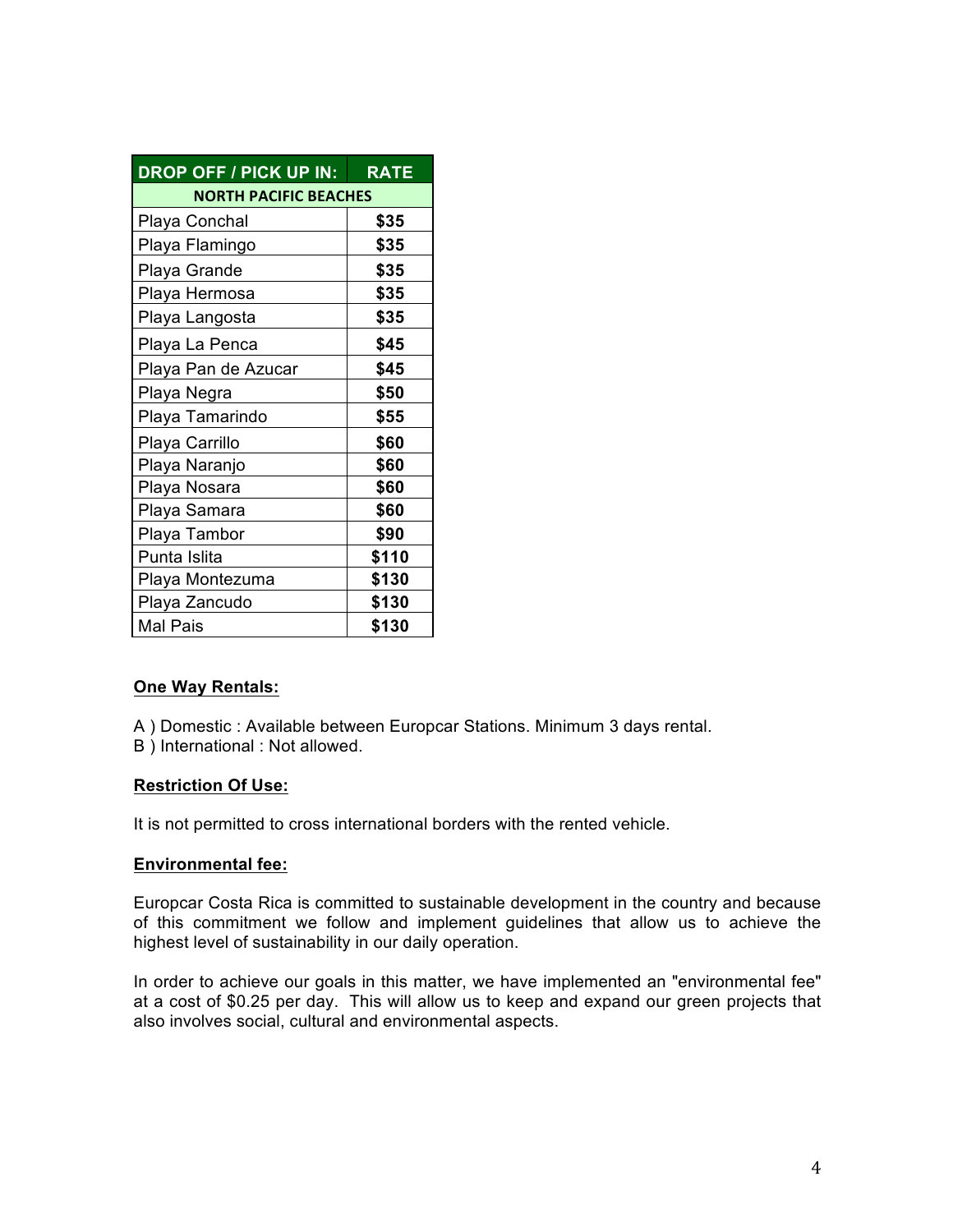## **Reservations:**

All reservations are processed through our Reservations Department.

Reservation Office hours (LOCAL TIME GMT -6:00): Monday through Friday from 07:30 to 16:30 Saturday from 08:00 to 13:00 Sundays CLOSED

Telephone number: (506) **2440-9990** Email: **reservations@europcar.co.cr** Reservation validity and confirmation is subject to written request and reply.

#### **Office operation hours:**

Currently we offer two (2) Airport Service Stations:

SJO San Jose Airport Station: Open every day from 0600H to 2200H

LIR Liberia Airport Station: Open Mondays through Fridays from 0800H to 1700H Open Saturdays from 0800H to 1600H Open Sundays from 0800H to 1500H

These offices are called "airport stations" due to their location within the radius considered airport grounds, but neither of them is located inside the passenger terminals. A Europcar shuttle bus picks customers up at the terminal exit and brings them to our offices. When the customer returns the vehicle in any of our "airport" offices, the shuttle bus will take them to the airport departure entrance, at no extra charge.

## **No Show policies:**

A NO-SHOW is considered when:

- A passenger with a confirmed non-prepaid reservation does not show up to one hour after the time stated in the reservation document (unless amended **IN WRITING** by the customer himself or the agency, at least 24 hours prior to his arrival).
- A passenger with a confirmed prepaid reservation (prepaid received in Costa Rica before customer arrives) does not show during the regular operation hours of the station and for the day the booking was made for (unless amended **IN WRITING** by the customer himself or the agency, at least 24 hours prior to his arrival).
- Cancelled flights up to 24 hours after original arrival time.
- When the Customer is not registered in the Hotel or place that the Agency has indicated for vehicle delivery (information will be verified with the Agency prior to delivery departure)
- **See also Out of Hours and Flight information.**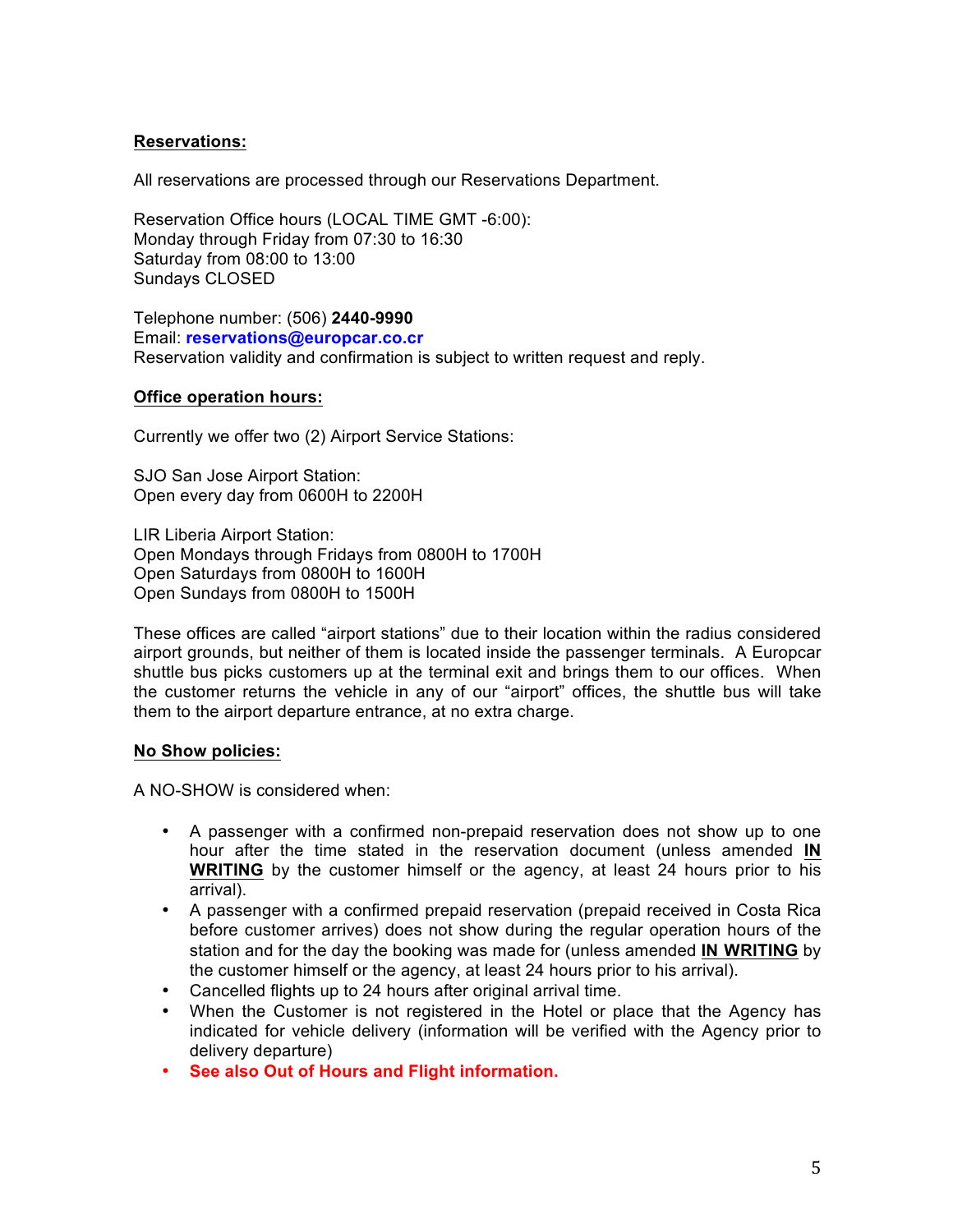In all of these cases the reservation will be charged in full, either to the customer's credit card, or the agency.

#### **Flexibility:**

Europcar also grants one (1) hour for vehicle return after the time specified in the rental agreement. After this time, a charge of \$ 150 USD late fee return will apply plus the charge of one full additional day.

## **Out of hours and flight information:**

Europcar will guarantee passenger's pick up at the airport terminal **only** if the complete flight information (airline carrier, flight number and arrival time) is provided with the reservation request, or at least 24 hours prior to flight arrival.

Europcar's shuttle service for terminal pickup runs during office operation hours, everyday.

All bookings will be attended normally within office operating hours. If a flight is delayed past the station's operating hours, Europcar's representative will wait for a maximum of two (2) hours after normal closing time, *if and only if* the flight information has been provided with the booking. If the flight is or becomes delayed for more than two hours after the station's regular closing time, or if the passenger takes more than two hours to exit the terminal, Europcar will not provide the meet & greet service. The customer is responsible to call our offices (at 2440-9990) from 0700H to 0800H on the next day, to arrange car delivery. After that time, the reservation will be cancelled and the vehicle may not be available.

Out of hours deliveries and collections in stations may be requested prior to date, at an extra charge of USD \$150.

The OOH schedule is:

SJO San Jose Airport Station: Everyday from 0500H to 0559H Everyday from 2201H to 2359H

LIR Liberia Airport Station: Everyday from 0500H to 0559H Everyday from 2201H to 2359H

Reservations can be confirmed without any extra charge for LIR Liberia Airport Station within the next hours.

Mondays through Fridays from 0600H to 0759H Mondays through Fridays from 1701H to 2200H

Saturdays from 0600H to 0759H Saturdays from 1601H to 2200H

Sundays from 0600H to 0759H Sundays from 1501H to 2200H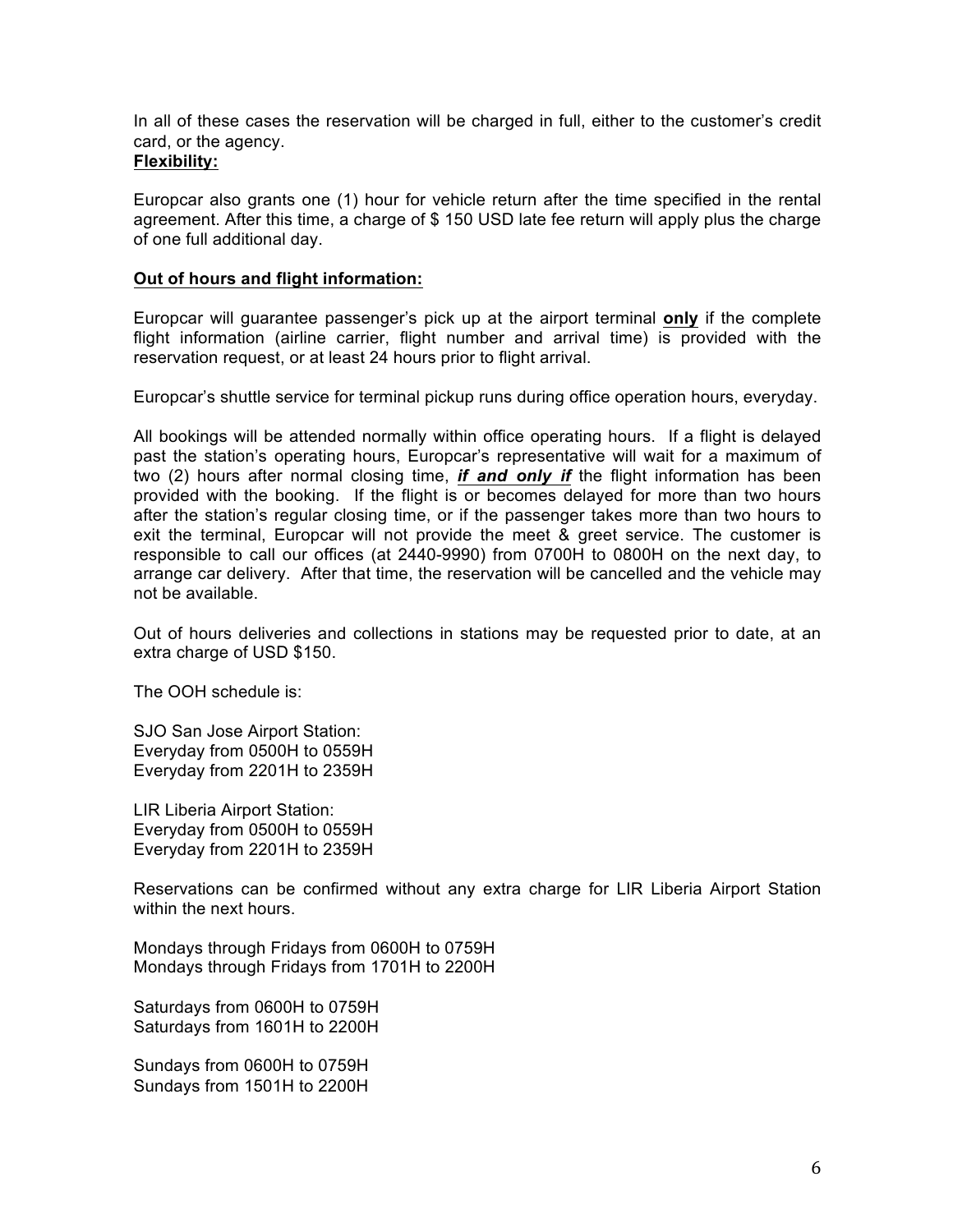#### **Contact us:**

#### **Reservations Department:**

Jairo Bermudez Reservations Supervisor reservations@europcar.co.cr jbermudez@europcar.co.cr

Karen Berríos Reservations agent reservations@europcar.co.cr

## **Quality to Customer Department**

Randall Vargas Q2C Agent customerservice@europcar.co.cr

## **Marketing and Customer Service Department**

Dania Ramirez Marketing & Q2C Manager dramirez@europcar.co.cr

## **Sales and Pricing Department**

Roberto Gonzalez Sales, Reservations & Pricing Manager rgonzalez@europcar.co.cr

#### **Human Resources Department**

Claudia Sibrian HHRR Manager csibrian@europcar.co.cr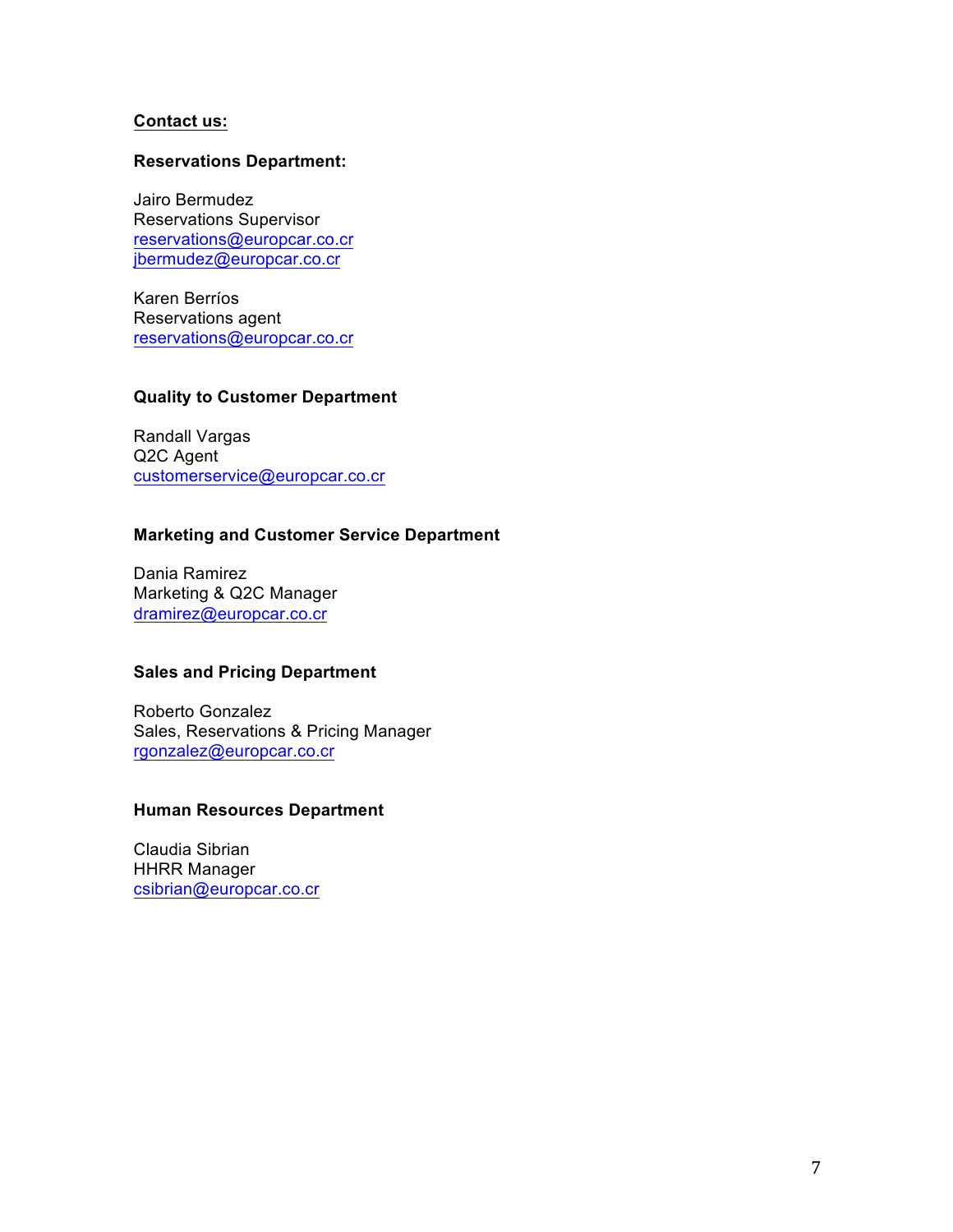## **Protections information:**

## **1. Basic Protection Package.**

With this package you will be covered for:

Damages and Accidents with full excess (CDW) Theft Waiver with full Excess (THW) Liability (SLI)

The Daily Price of this Package depends on the Category that you booked:

| <b>CATEGORY</b>                                                                       | <b>PRICE</b><br><b>DAY</b> | <b>PER EXCESS</b> |
|---------------------------------------------------------------------------------------|----------------------------|-------------------|
| MCMR / MCAR / ECMR / ECAR / CCMR / CCAR / IDMR /<br><b>IDAR</b>                       | \$20.99                    | \$1,500           |
| MFMR / MFAR / EFMR / EFAR / CFMR / CFAR / IFMR / \$22.99<br><b>IFAR / SFMR / SFAR</b> |                            | \$1,500           |
| <b>XFMR / XFAR</b>                                                                    | \$23.99                    | \$2,500           |

## **More details:**

This Package does not include coverage for Windscreens, Lights or Tires.

## **CDW: COLLISION DAMAGE PROTECTION**

- Our collision damage protection product limits your financial exposure for damage caused to the Vehicle whilst it is in your care. If you purchase our standard collision damage protection product and comply with the applicable laws and COSTA RICA'S terms and conditions then we will pay for the cost of damage to the Vehicle that exceeds the Excess amount. You can reduce or eliminate the Excess amount by purchasing our premium/or medium collision damage protection products instead of the standard collision damage protection offering.
- This protection does not cover the loss or theft of or damage to objects or property, (including luggage or goods) that are deposited or kept or transported in or on the Vehicle by you or by any Passenger.

## **What does this protect me against?**

This product protects you from liability for any amount greater than the Excess amount for the following combined costs related to:

- The cost of damage to or repair of the Vehicle or its book value if it is not repairable and must be written off; and
- Our Loss of Use in the Vehicle whilst it is being repaired and / or written off; and in circumstances where:
- You collide with a fixed or moving object; or
- The Vehicle is subject to an act of vandalism which is not caused by negligence of the driver (please refer to the Common Negligence examples below)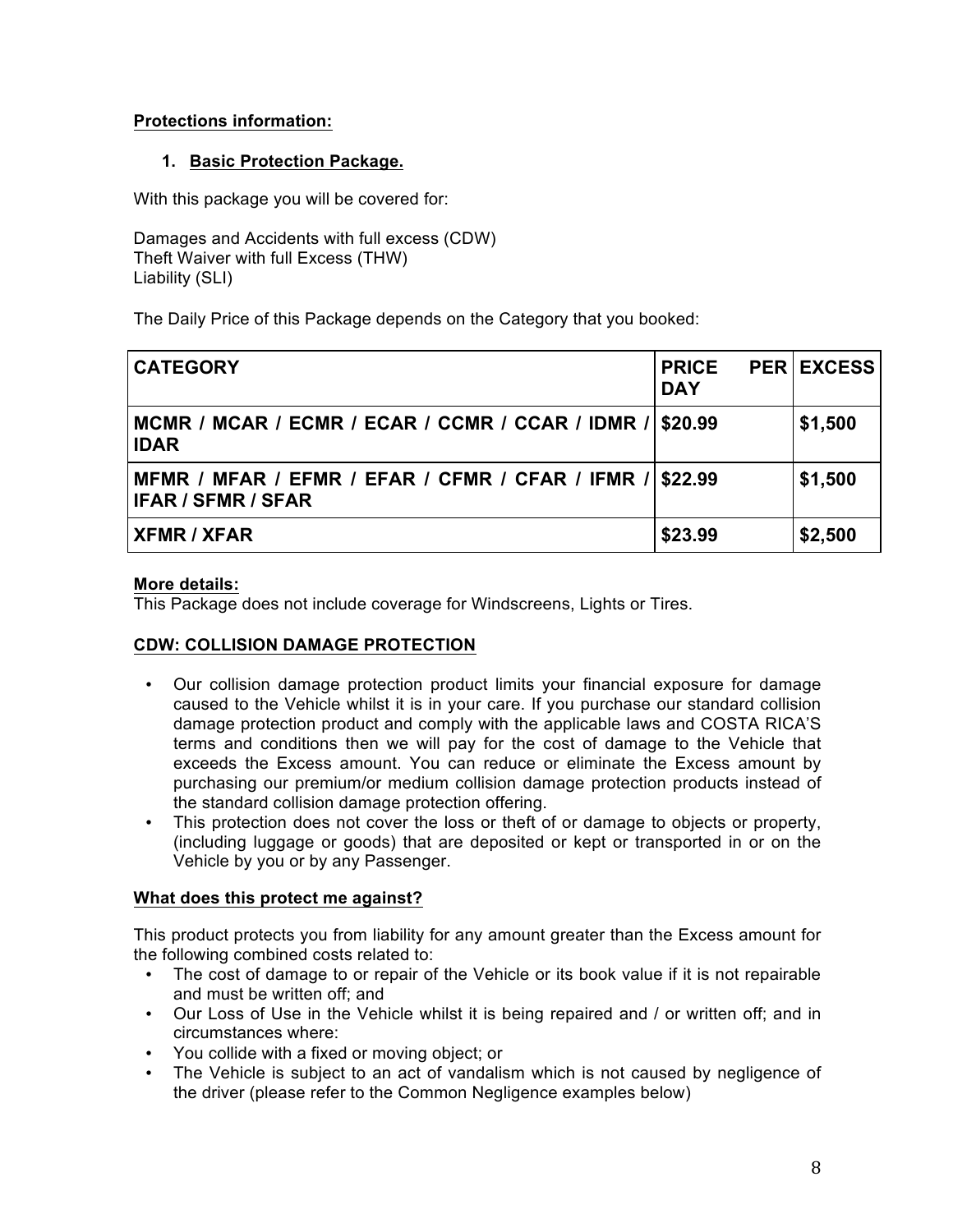• Natural Catastrophes: you will be covered for the consequences of event qualifying as natural catastrophes as defined under COSTA RICA'S law. An excess, which is determined by Decree, will still be payable by the renter.

## **What is excluded from the protection?**

• Loss or damage to your own property that is being transported or kept in or on the Vehicle during the rental period.

• You will be financially liable for the full cost of the damage to the Vehicle if the damage is caused:

- by the willful acts of the driver; or<br>• by an explosion or fire in (or to)
- by an explosion or fire in (or to) the Vehicle because you are using it to transport dangerous goods (dangerous goods being any product or substance that, due to its nature and/ or main characteristics, is reasonably considered to be dangerous and which, if not transported with appropriate caution and safety, could cause harm to the Vehicle, and to anyThird Party within a reasonable distance of the Vehicle); or
- By its total or partial theft or an act of vandalism whilst the Vehicle is left parked unattended.
- Because the keys are lost or stolen
- By your negligence (which is behavior that falls below the standards expected of a reasonably sensible person in similar circumstances) or the negligence of your Passengers

**COMMON NEGLIGENCE examples (but are not limited to) include:**

- **Improper advances, which cause collisions or vehicle to flip over.**
- **Running over red lights, or not obeying traffic signs, which may result in collisions or vehicle, flip over.**
- **Driving at a higher speed than what is established by Law for the particular road the vehicle is on.**
- **Driving under the influence of alcohol or drug consumption.**
- **Driving through rivers.**
- **Leaving keys on car doors or on the ignition while vehicle is unattended, leaving doors open or unlocked during absence.**
- **When the vehicle is parked in a "no parking" zone or in a place where theft or damage of the vehicle is fomented.**

## **What must I do to benefit from the protection?**

You must:

- Purchase the protection;
- Comply with COSTA RICA'S Rental terms and conditions and all applicable law and local traffic regulations when you are driving the Vehicle;
- Notify us within 12 hours of the date on which the incident took place and, in any event, before the end of your rental period. You must also return to us a full and complete Accident Report and OUR INSURER'S REPORT, as well as the Traffic Ticket expedited by the Traffic Police Officer attending the event.

## **What is the amount of my financial exposure?**

• If during your rental the Vehicle is damaged and you have not purchased this protection you will have to pay for the total cost of the damage as well as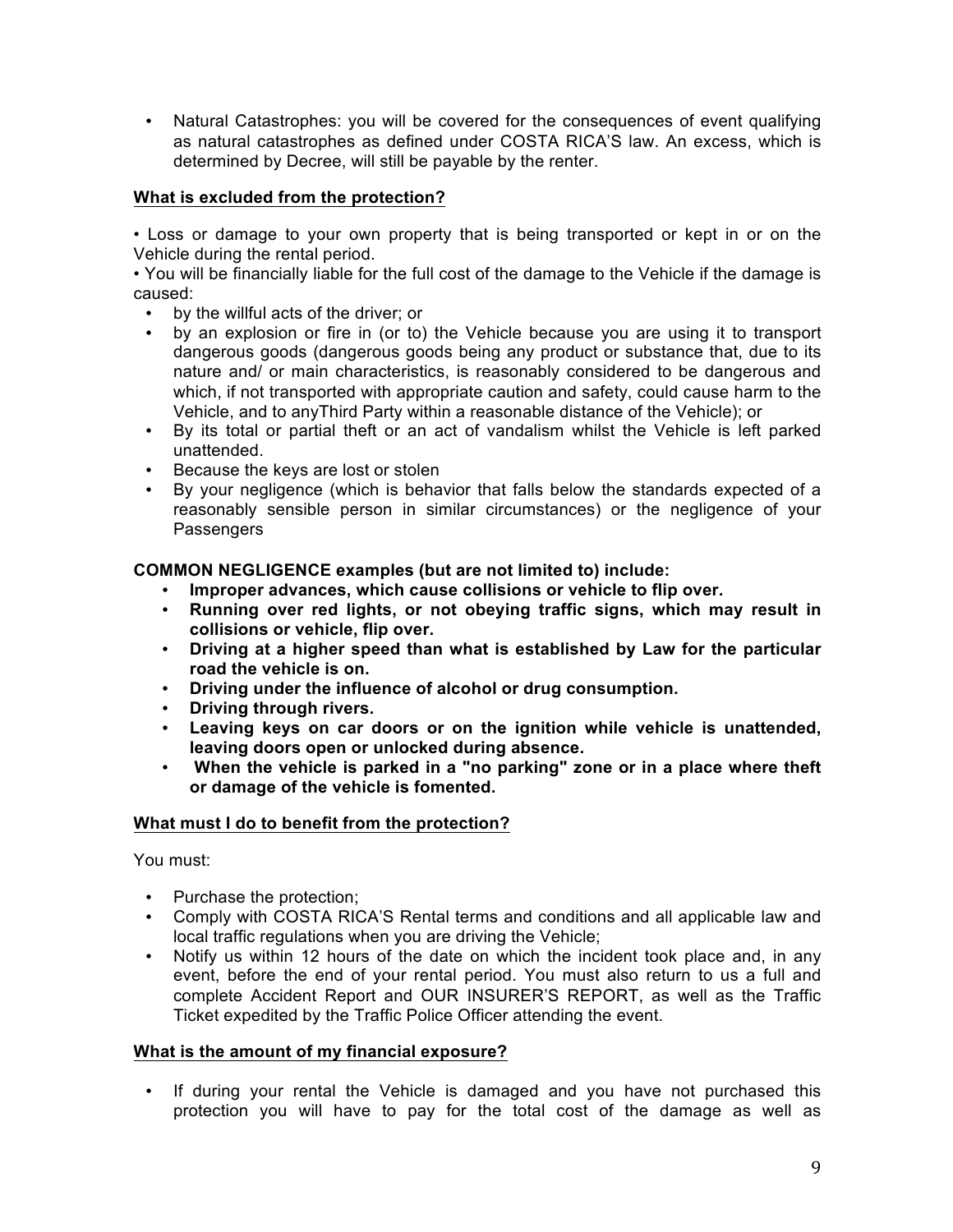compensation due its immobilization. However, if you added this cover to your rental agreement and complied with our Local Rental terms and conditions and the applicable law and road traffic regulations, then the maximum you will have to pay us is the Excess amount in case of any damage (excluding lights, tires, windscreen and excluding damages made due to common negligence).

## **Is CDW mandatory in Costa Rica?**

• CDW cover is required when the customer cannot present written valid proof or evidence of credit card CDW protection in Latin America, Costa Rica, in off-road conditions and for the category requested (and YES, we will verify this information with your bank). We strongly recommend our customers to purchase Europcar Costa Rica's basic protection CDW, in order to enjoy their trip without the worry.

## **Please be aware of the following:**

- If you elect to be covered by your card's insurance and decline Europcar's protections, the guarantee deposits will range from \$5,000 to \$7,000, depending on the vehicle category, plus rental estimate and extras. This is because Europcar Costa Rica needs to be sure that there is enough credit to asume full responsibility for any damages caused to the vehicle.
- The extent of coverage provided by credit cards varies and is usually subject to certain restrictions, in particular concerning the maximum length of rental and the type of vehicle which can be covered. Major credit cards generally offer a collision and damage protection to their GOLD and PLATINUM members. These "covers" are generally very specific to the area you are traveling to (Latin America, Europe, Asia, etc.), to the type of vehicle reserved and to the roads the vehicle is driven upon.

## **THW: THEFT PROTECTION**

• Our theft protection product limits your financial exposure for loss of the Vehicle if it is stolen. If you have purchased this product and you have complied with COSTA RICA'S Rental terms and conditions, we will pay for the costs arising from the theft that are greater than the Excess amount. You can reduce or eliminate the Excess amount by purchasing our medium or/premium theft protection products.

## **What am I protected against?**

- This product protects you from liability for any amount greater than the Excess amount for the following combined costs related to:
- The Theft of the vehicle not caused by an act of common negligence (see common negligence examples)
- The cost of damage or repair of the Vehicle (if it is recovered);
- Our Loss of Use in the Vehicle whilst it is being repaired

## **What is excluded from the protection?**

The product will not protect you in the following circumstances:

• If the Vehicle is stolen or damaged because of your negligence or more specifically (but without limitation) as a result of keys being left in the Vehicle whilst it is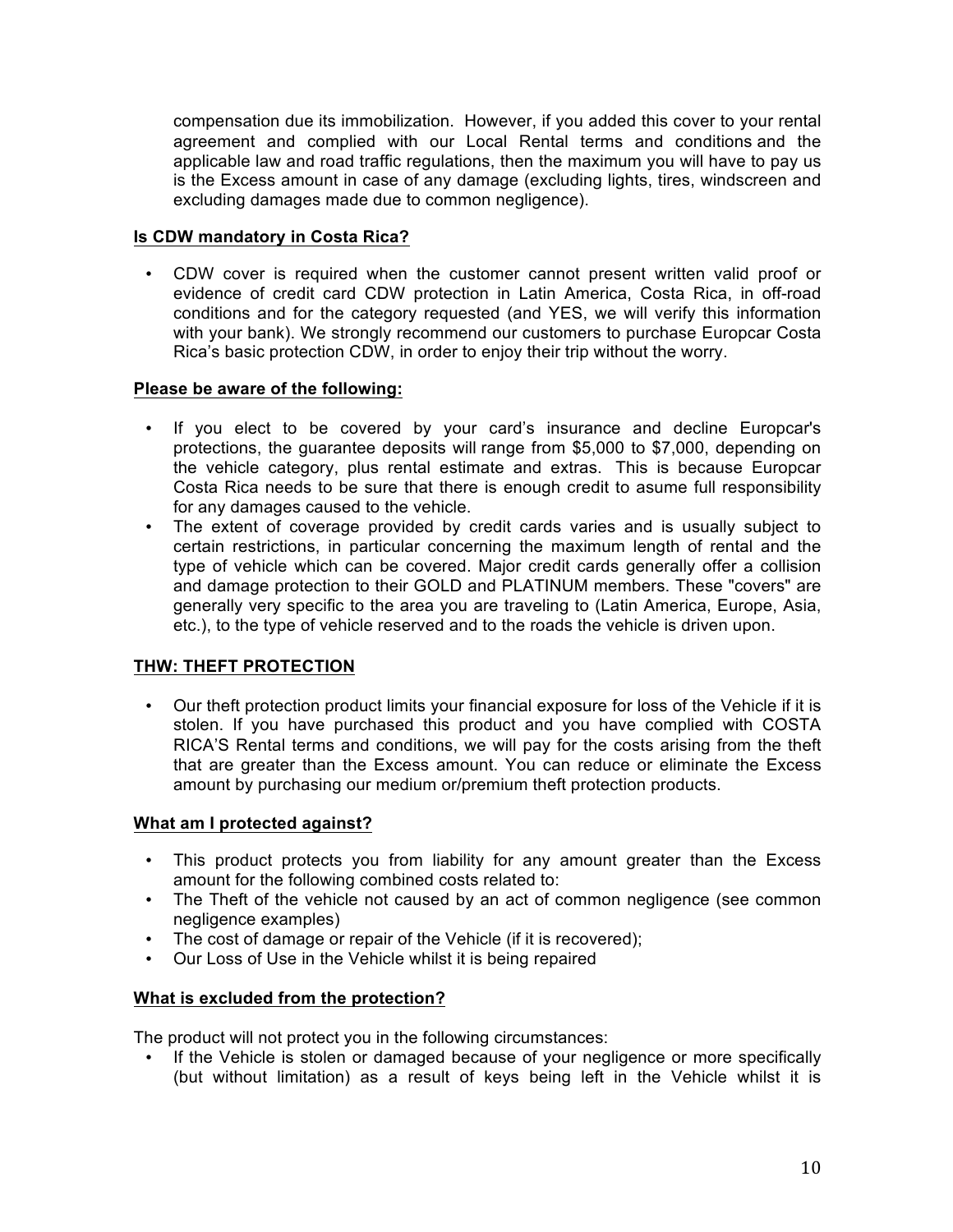unattended or having been delivered to an unauthorized person; any failure by you to return the keys to us or if you left the Vehicle unlocked when you weren't using it;

- Theft of or damage to personal and / or work related goods or possessions and any goods being transported in or on the Vehicle
- Tires, lights and glasses

## **What must I do to benefit from the cover?**

You must:

- Purchase the product
- Comply with COSTA RICA'S Rental terms and conditions
- Notify the local police of any incident or event immediately and provide us with the police report or evidence that the theft has been notified to the police
- Return the keys

#### **These are the minimum requirements.**

#### **What is the amount of my financial exposure?**

- If during your rental the Vehicle is stolen and you have not purchased this protection product, then you will be liable for the full cost of the damage to the Vehicle (if the Vehicle is recovered) or for the full Book value of the Vehicle if it is not recovered as well as the total amount due in the rental agreement.
- With the theft protection the maximum you will have to pay us is the Excess amount (if and only if you have complied with the Local Rental terms and conditions).

## **TPL: THIRD PARTY LIABILITY INSURANCE**

• We are mandated by the laws of COSTA RICA to insure our Vehicles against liability for the claims or actions of Third Parties. A basic Third Party Liability is automatically included as part of our vehicle rental services. You will therefore, as a matter of course, be covered up to the level legally required by COSTA RICA's Government for the consequences others may suffer as a direct result of your actions whilst you are driving the Vehicle (USD \$11,000).

## **What am I covered for?**

As provided by law you will be insured against liability for the financial cost of any of the following consequences that may arise as a result of an incident that you cause when you are using the Vehicle:

• Bodily injury or death suffered by Third Parties

#### **What is excluded from the cover?**

Third Party Liability insurance does not cover:

- Bodily injury or death that you (the driver at the time of the collision) may suffer; or
- Any damage to or loss of your personal property or possessions; or
- Any damage caused to the Vehicle
- Any damage caused to another Vehicle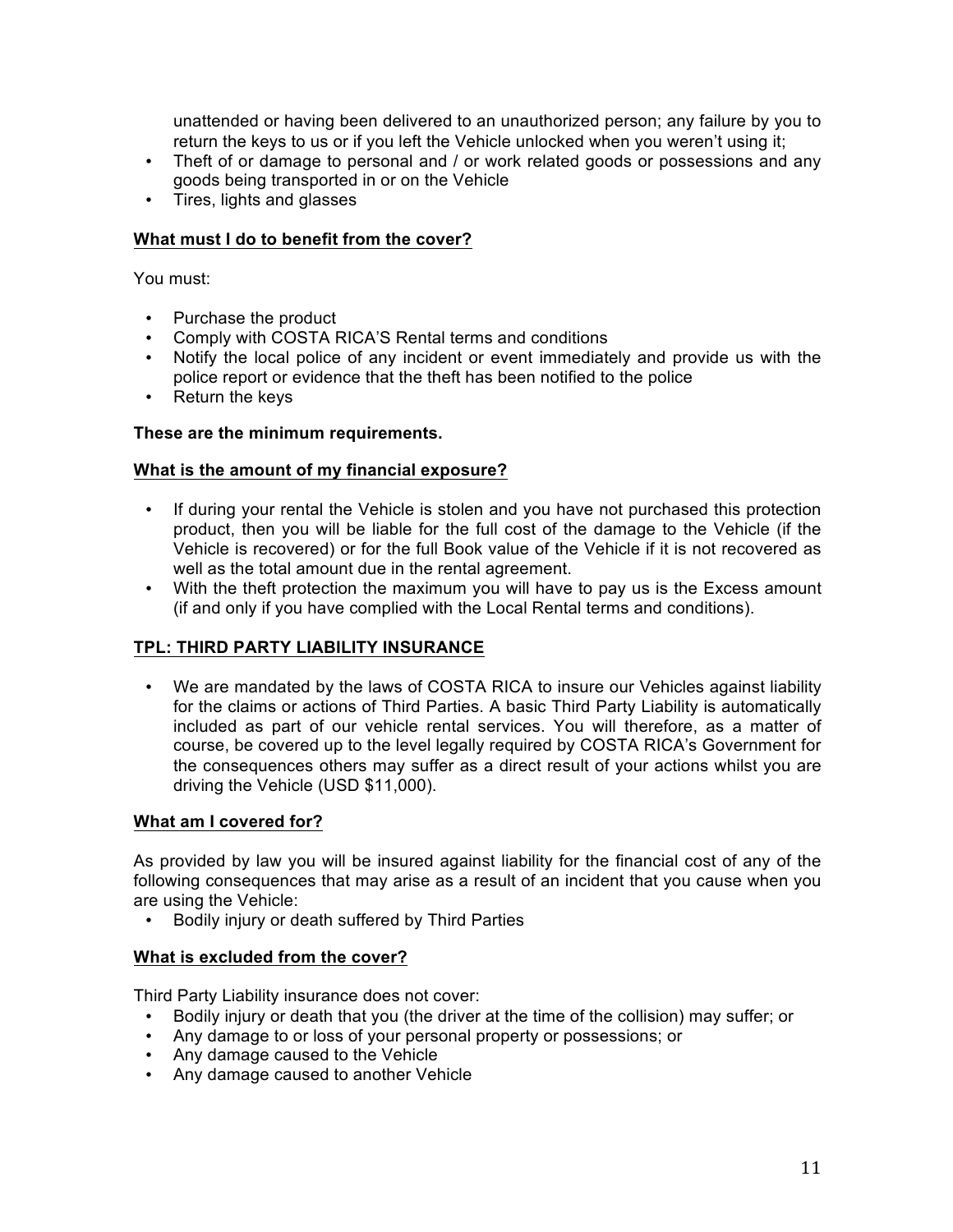## **What is the amount of my financial exposure for Third Party Liability?**

• You will be covered for the financial cost of any Third Party Liability arising as the result of a collision that you may cause whilst you are driving the Vehicle up to the level legally required by the country in which you are renting the Vehicle up to \$11,000

## **How to notify us?**

• In circumstances involving Third Parties it is important that you do your utmost to properly complete and sign our Accident Report form as well as hand in the traffic ticket and our insurers report (given at the accident site), which gives us all relevant details of both the incident and of the Third Party. This will allow us to defend our case against the Third Party (if you are responsible for the incident) or to recover costs from the Third Party (if the Third Party is responsible for the incident). The Accident Report form should be transmitted to us within 5 working days of the incident or as soon as you reasonably can in the circumstances.

## **SLI: SUPPLEMENTAL THIRD PARTY LIABILITY**

• Costa Rica's specific car rental regulations and Europcar Costa Rica's insurer's policies require that all Third Parties are protected and taken care of in case of any injury inflicted for a minimum amount of USD\$500,000. This is why, unless the customer can present VALID and WRITTEN proof (from the Bank that has issued their credit card) stating that his insurance includes Third Party Liability for up to the amount mentioned, customers are required to purchase a SUPPLEMENTAL THIRD PARTY LIABILITY INSURANCE SLI, which elevates the protection from USD \$11,000 to USD \$500,000.

If the rate that the customer has booked does not include insurances or protection, purchase our SLI protection IS REQUIRED FOR RENTAL, in our service counter unless a written valid proof or evidence of credit card liability protection is presented. Europcar Costa Rica does not accept any other private Third Party Liability insurances, without exception.

## **2. Medium Protection Package.**

With this package you will be covered for:

- 1. Damages and Accidents with reduced excess (SCDW)
- 2. Theft Waiver with reduced Excess (STHW)
- 3. Liability (SLI)
- 4. Winscreen, Lights and Tire Rubers with no excess
- 5. Personal Accident Protection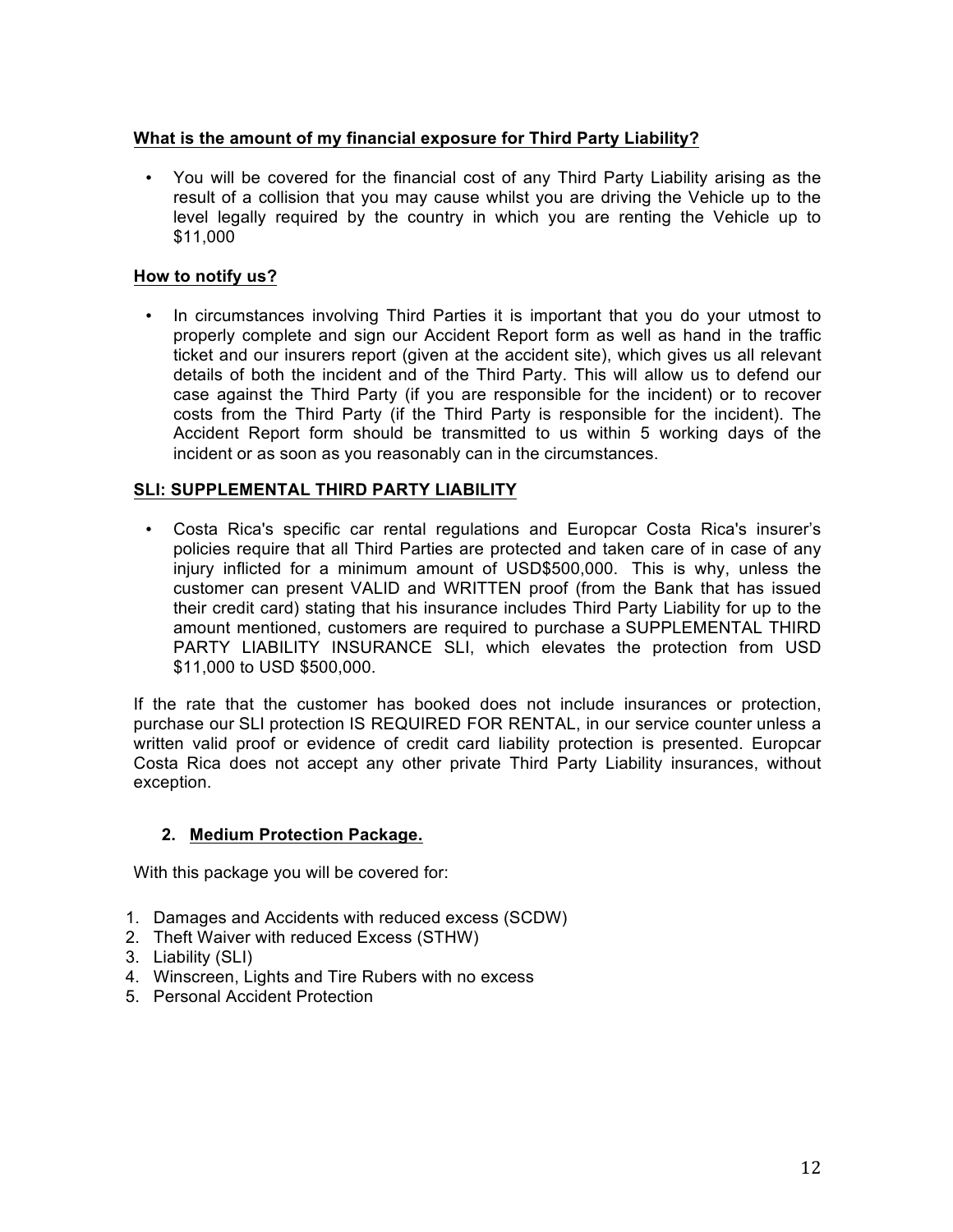The Daily Price of this Package depends on the Category that you booked:

| <b>CATEGORY</b>                                                                | <b>PRICE PER EXCESS</b><br><b>DAY</b> |       |
|--------------------------------------------------------------------------------|---------------------------------------|-------|
| MCMR / MCAR / ECMR / ECAR / CCMR / CCAR /   \$30.99<br><b>IDMR / IDAR</b>      |                                       | \$500 |
| MFMR / MFAR / EFMR / EFAR / CFMR / CFAR / \$31.99<br>IFMR / IFAR / SFMR / SFAR |                                       | \$500 |
| <b>XFMR / XFAR</b>                                                             | \$32.99                               | \$500 |

#### **More details:**

## **SCDW: SUPER COLLISION DAMAGE PROTECTION**

This protection offers the same coverage as the CDW terms in the Basic Package page, but with REDUCED excess.

#### **STHW: SUPER THEFT DAMAGE PROTECTION**

This protection offers the same coverage as the THW terms in the Basic Package page, but with REDUCED excess.

#### **WWI: GLASS, LIGHTS AND TIRE PROTECTION**

This protection product will apply to any damage that occurs to glass, lights or tires in circumstances of normal use of the Vehicle during your rental.

If, and only if, such damage occurs as a result of a collision then the cost to repair or replace glass (including sunroofs or panoramic roofs), lights or tires will be covered by the collision damage protection.

#### **What am I protected against?**

If you have purchased this product you will be protected against the financial liability for damage to:

- The windscreen; or
- Any side or rear windows; or
- Lenses (reflection of light) and lights; or
- Rear view mirrors (the glassware only not the housing) that are in or on the Vehicle if the damage occurs during your rental
- Damage to tires on the Vehicle unless it arises from any abnormal use you may make of the Vehicle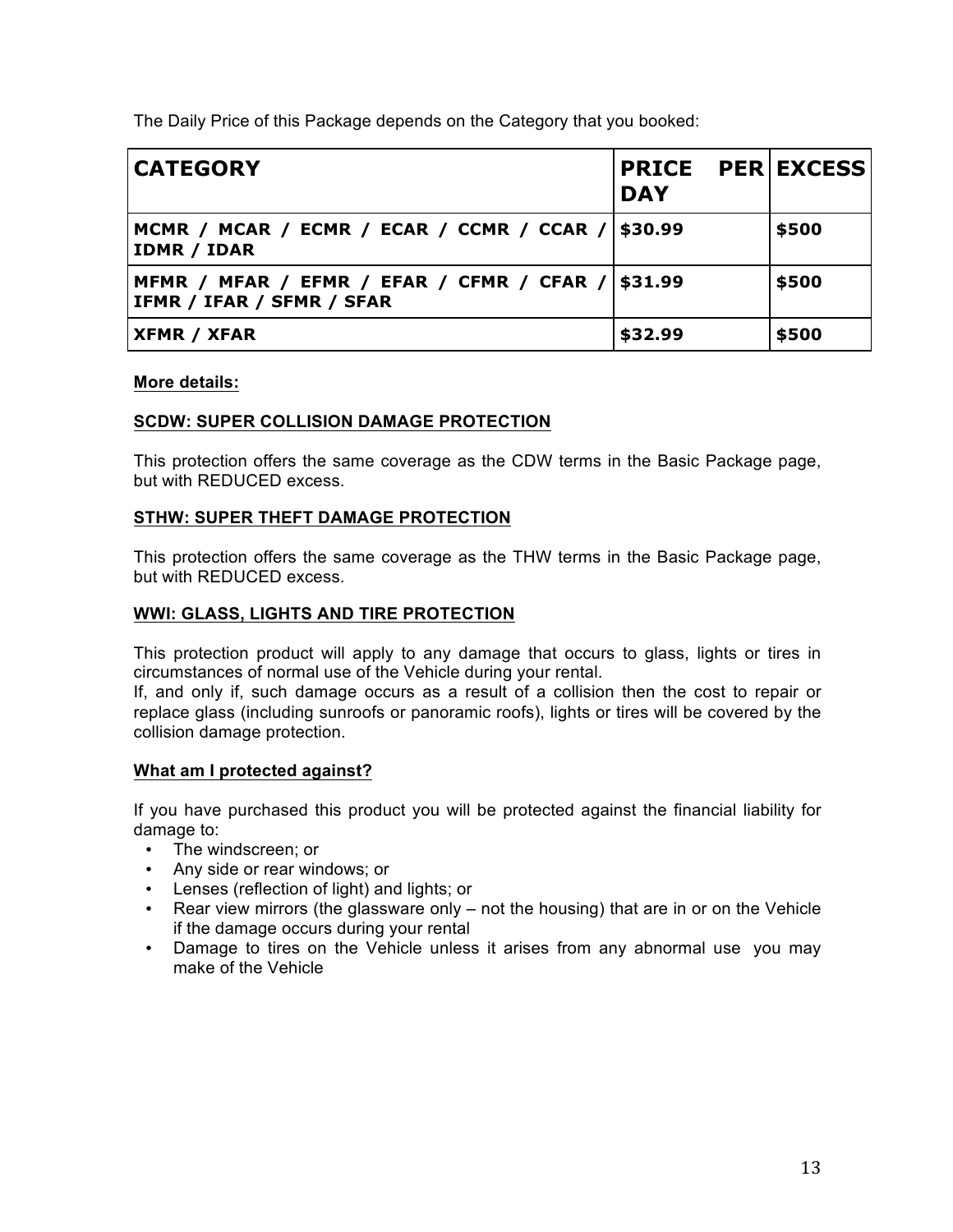## **What am I not protected against?**

You are not protected under this product:

- Against the financial liability for damage to the Vehicle if it arises because of willful acts or negligence that you commit whilst using the Vehicle and which causes damage: or
- For the theft, fire or vandalism
- For the administration costs we incur in handling any damage file.

#### **What must I do to benefit from the Protection?**

You must:

- Purchase it
- Comply with COSTA RICA'S Rental terms and conditions, all applicable laws and local traffic regulations when driving the Vehicle,
- Notify us within 12 hours of the date on which the incident took place and, in any event, before the end of your rental period. You must also return to us a full and complete signed Accident Report or any other document which relates all of the facts as they occurred (nature of damage to the Vehicle, the location where the incident took place, the dates and circumstances and the potential witness details). You may, of course, include any other document you believe will be useful in support of your Accident Report.

#### **What is the amount of my financial liability?**

- If during your rental any glass or lights on the Vehicle are broken and / or any tires on the Vehicle are damaged and you have not purchased this protection then you will be liable for the full cost of the damage that is incurred by us.
- If, however, you purchase this glass, lights and tire protection by it one or in the context of the "Premium" package (and provided you have complied with the Local Rental terms and conditions and the applicable laws and road traffic regulations) then you will have no financial liability for such damage.
- If you purchase this glass, lights and tire protection in the context of the "Medium" package (provided you have complied with the Local Rental terms and conditions and the applicable laws and road traffic regulations), then the maximum you will have to pay us is the Excess amount.

## **PAI: PERSONAL ACCIDENT PROTECTION**

This insurance, optional and additional, applies to all passengers in Europcar's vehicle, including the driver. No excess is applied. It includes the Public Liability Policy, covering all public liability not covered by the contract, which may be generated by the car rental service offered to the insured party within national territory. It also includes the Automobile Seat Policy, which applies to the vehicle's driver as well as the other occupants, and covers bodily injuries due to the unexpected action of any violent, fortuitous, and sudden external agent.

**PAI cover is does not apply If and when a number of passengers exceeding the maximum capacity established by the manufacturer is traveling in the vehicle.**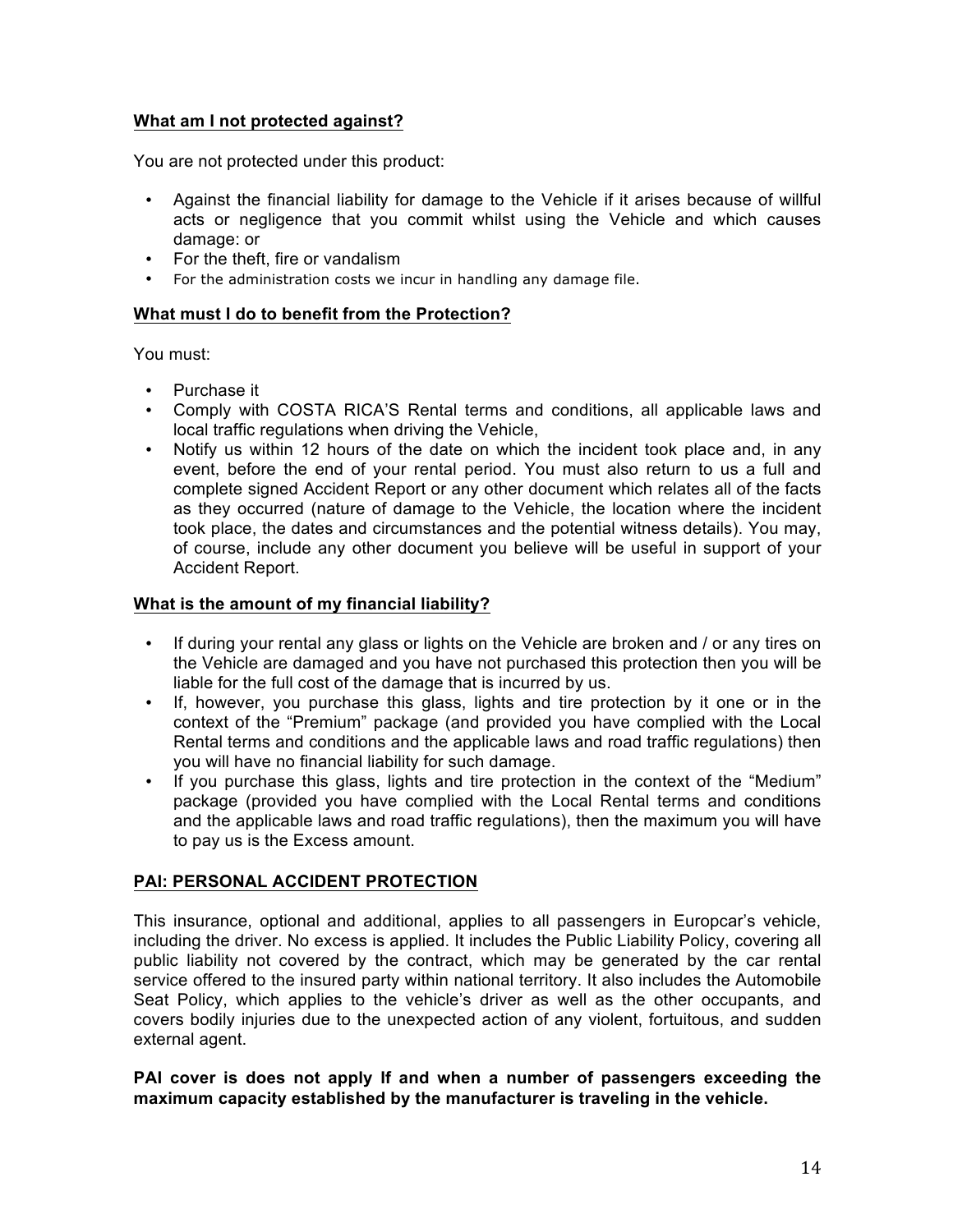**IMPORTANT: none of the Europcar protections cover damages caused by common negligence.**

**COMMON NEGLIGENCE examples (but are not limited to) include:**

- **Improper advances, which cause collisions or vehicle to flip over.**
- **Running over red lights, or not obeying traffic signs, which may result in collisions or vehicle, flip over.**
- **Driving at a higher speed than what is established by Law for the particular road the vehicle is on.**
- **Driving under the influence of alcohol or drug consumption.**
- **Driving through rivers.**
- **Leaving keys on car doors or on the ignition while vehicle is unattended, leaving doors open or unlocked during absence.**
- **When the vehicle is parked in a "no parking" zone or in a place where theft or damage of the vehicle is fomented**

#### **3. Premium Protection Package.**

With this package you will be covered for:

- 1. Damages and Accidents with ZERO excess (SPCDW)
- 2. Theft Waiver with ZERO Excess (SPTHW)
- 3. Liability (SLI)
- 4. Winscreen, Lights and Tire Rubers with ZERO excess
- 5. Personal Accident Protection

The Daily Price of this Package depends on the Category that you booked:

| <b>CATEGORY</b>                                                 | <b>PRICE</b><br><b>DAY</b> | <b>PER EXCESS</b> |
|-----------------------------------------------------------------|----------------------------|-------------------|
| MCMR / MCAR / ECMR / ECAR / CCMR / CCAR /<br><b>IDMR / IDAR</b> | \$36.99                    | \$0.00            |
| MFMR / MFAR / EFMR / EFAR / CFAR / IFMR /<br>IFAR / SFMR / SFAR | \$37.99                    | \$0.00            |
| <b>XFMR / XFAR</b>                                              | \$38.99                    | \$0.00            |

#### **More details:**

#### **SPCDW: SUPER PREMIUM COLLISION DAMAGE PROTECTION**

This protection offers the same coverage as the CDW terms in the Basic Package page, but with ZERO excess.

#### **SPTHW: SUPER PREMIUM THEFT DAMAGE PROTECTION**

This protection offers the same coverage as the THW terms in the Basic Package page, but with ZERO excess.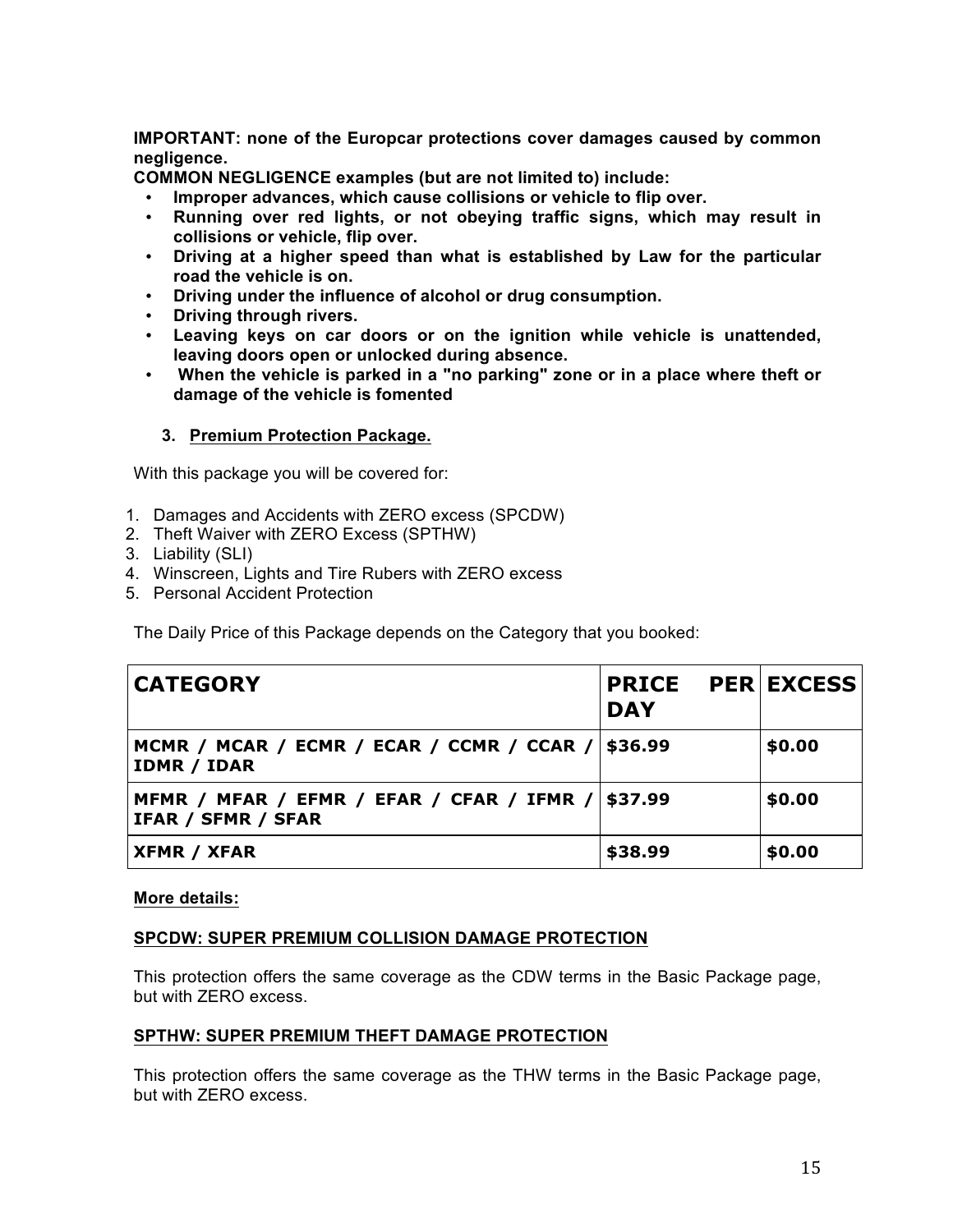## **WWI: GLASS, LIGHTS AND TIRE PROTECTION**

This protection product will apply to any damage that occurs to glass, lights or tires in circumstances of normal use of the Vehicle during your rental.

If, and only if, such damage occurs as a result of a collision then the cost to repair or replace glass (including sunroofs or panoramic roofs), lights or tires will be covered by the collision damage protection.

#### **What am I protected against?**

If you have purchased this product you will be protected against the financial liability for damage to:

- The windscreen; or
- Any side or rear windows; or
- Lenses (reflection of light) and lights; or
- Rear view mirrors (the glassware only not the housing) that are in or on the Vehicle if the damage occurs during your rental
- Damage to tires on the Vehicle unless it arises from any abnormal use you may make of the Vehicle.

#### **What am I not protected against?**

- You are not protected under this product:
- •
- Against the financial liability for damage to the Vehicle if it arises because of willful acts or negligence that you commit whilst using the Vehicle and which causes damage: or
- For the theft, fire or vandalism
- For the administration costs we incur in handling any damage file.

#### **What must I do to benefit from the Protection?**

You must:

- Purchase it
- Comply with COSTA RICA'S Rental terms and conditions, all applicable laws and local traffic regulations when driving the Vehicle,
- Notify us within 12 hours of the date on which the incident took place and, in any event, before the end of your rental period. You must also return to us a full and complete signed Accident Report or any other document which relates all of the facts as they occurred (nature of damage to the Vehicle, the location where the incident took place, the dates and circumstances and the potential witness details). You may, of course, include any other document you believe will be useful in support of your Accident Report.

## **What is the amount of my financial liability?**

• If during your rental any glass or lights on the Vehicle are broken and / or any tires on the Vehicle are damaged and you have not purchased this protection then you will be liable for the full cost of the damage that is incurred by us.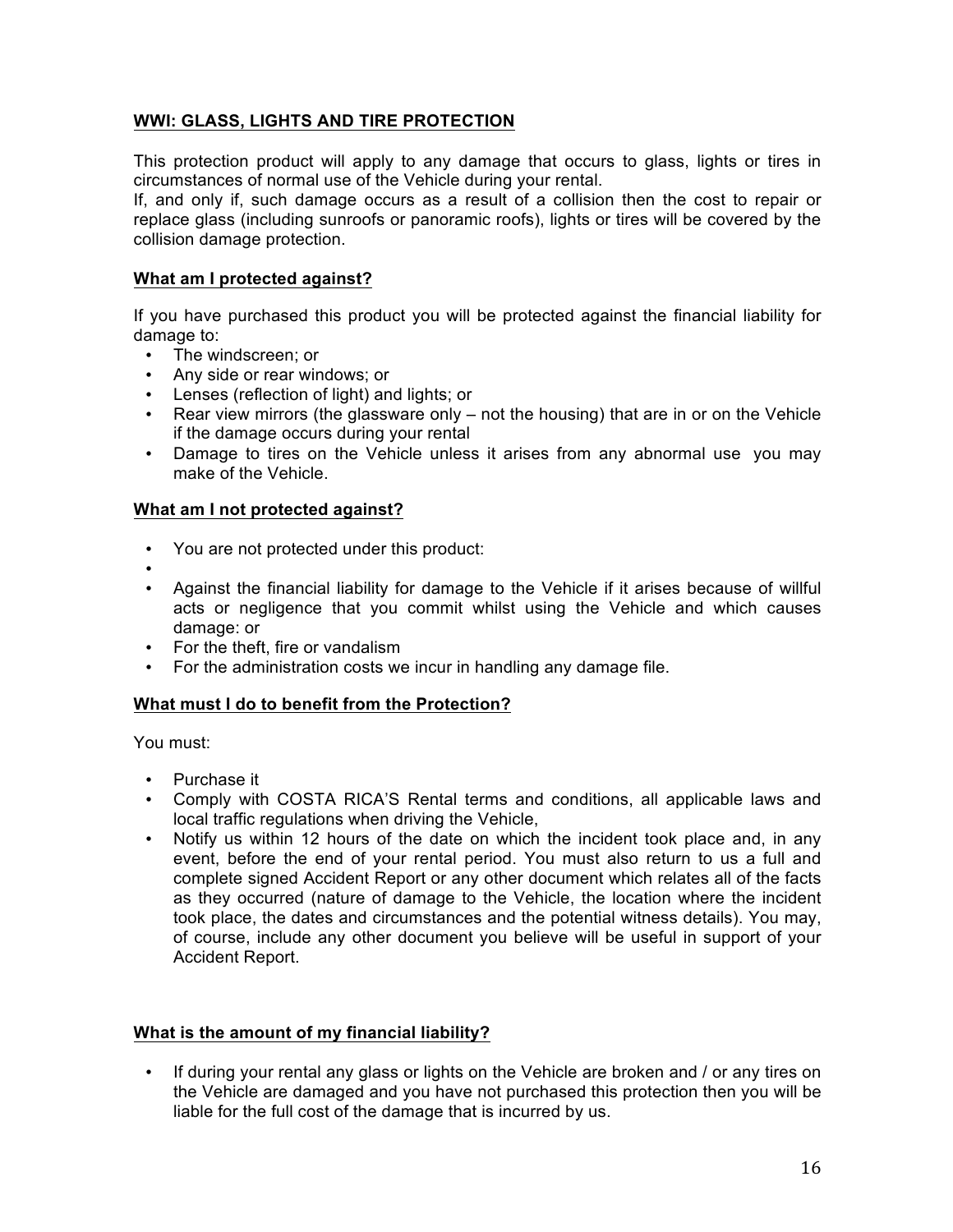• If, however, you purchase this glass, lights and tire protection by it one or in the context of the "Premium" package (and provided you have complied with the Local Rental terms and conditions and the applicable laws and road traffic regulations) then you will have no financial liability for such damage.

## **PAI: PERSONAL ACCIDENT PROTECTION**

This insurance, optional and additional, applies to all passengers in Europcar's vehicle, including the driver. No excess is applied. It includes the Public Liability Policy, covering all public liability not covered by the contract, which may be generated by the car rental service offered to the insured party within national territory. It also includes the Automobile Seat Policy, which applies to the vehicle's driver as well as the other occupants, and covers bodily injuries due to the unexpected action of any violent, fortuitous, and sudden external agent.

**PAI cover is does not apply If and when a number of passengers exceeding the maximum capacity established by the manufacturer is traveling in the vehicle.**

**IMPORTANT: none of the Europcar protections cover damages caused by common negligence.**

**COMMON NEGLIGENCE examples (but are not limited to) include:**

- **Improper advances, which cause collisions or vehicle to flip over.**
- **Running over red lights, or not obeying traffic signs, which may result in collisions or vehicle, flip over.**
- **Driving at a higher speed than what is established by Law for the particular road the vehicle is on.**
- **Driving under the influence of alcohol or drug consumption.**
- **Driving through rivers.**
- **Leaving keys on car doors or on the ignition while vehicle is unattended, leaving doors open or unlocked during absence.**
- **When the vehicle is parked in a "no parking" zone or in a place where theft or damage of the vehicle is fomented**

## **4. Legal Fees & Tickets.**

This insurance, optional and additional, protects the customer from all fines made in Costa Rica and the administrative fees related to these charges, it also cover the customer possible charges like missing plates and/or missing documents.

## **5. Additional Driver Cover.**

The Additional Driver is optional and guarantees that all the protections taken by the main driver will be also applicable to any additional drivers. The price of each Additional Driver is \$6 per rental day with a maximum amount of \$155 per rental.

## **6. Young Driver Cover.**

Is required for drivers that are under 24 years old (including 24) and it has a cost of \$6 per rental day.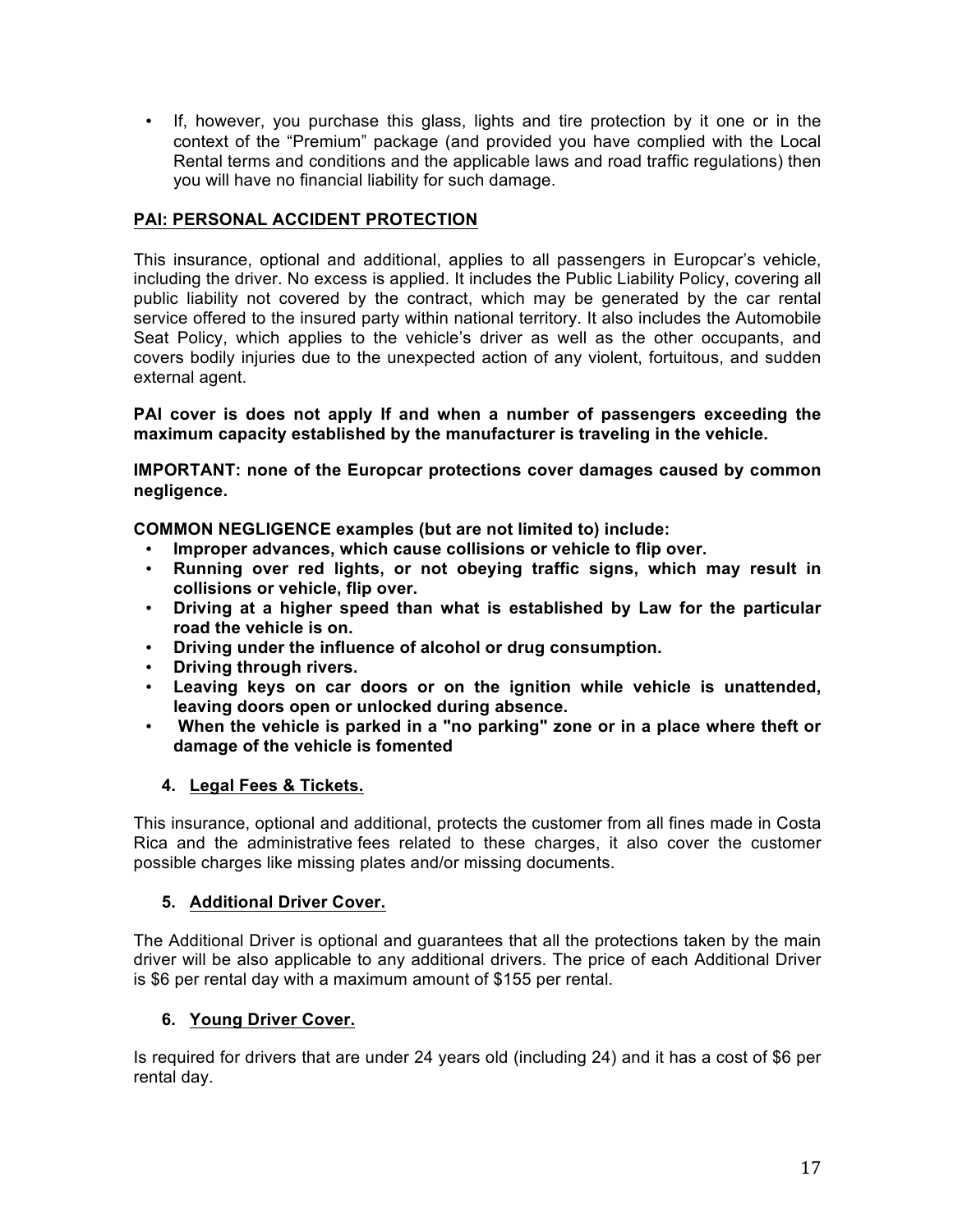## **7. Senior Driver Cover.**

Is required for drivers that are over 65 years old (including 65) and it has a cost of \$6 per rental day.

## **ERA ( Emergency Roadside Assistance ).**

ERA is our Emergency Road Assistance Service, it is an optional service and covers change of tires anywhere Costa Rica, battery jump, out of gas service anywhere Costa Rica, Key Service and/or any other assistance the customer may require during the rental.

#### **Other Services – Ancillaries.**

These additional services may be requested at the time of booking or to our email reservations@europcar.co.cr to guarantee availability.

## **GPS.**

Stay on the right track, book a GPS!

#### **Internet Hotspot Device.**

Stay connected during your vacation, book an Internet Hotspot Device!

#### **Child Booster Seat, Infant Safety Seat, Toddler Safety Seat, Child Safety Seat.**

Keep your children safe and avoid a traffic ticket by using the appropriate device.

#### **Surf Racks.**

Costa Rica is a great spot for surfing; enjoy your trip with your boards appropriately carried.

#### **Luggage Cover (Only for Rav4s).**

Protect your personal belongings during your vacation.

#### **Fuel Service Option.**

Our Fuel Service option gives our customers the possibility of returning the vehicle as empty as they want without applying any missing fuel penalty fee, this option is great for customers who do not want to worry about finding a gas station and fill up the tank at the return time.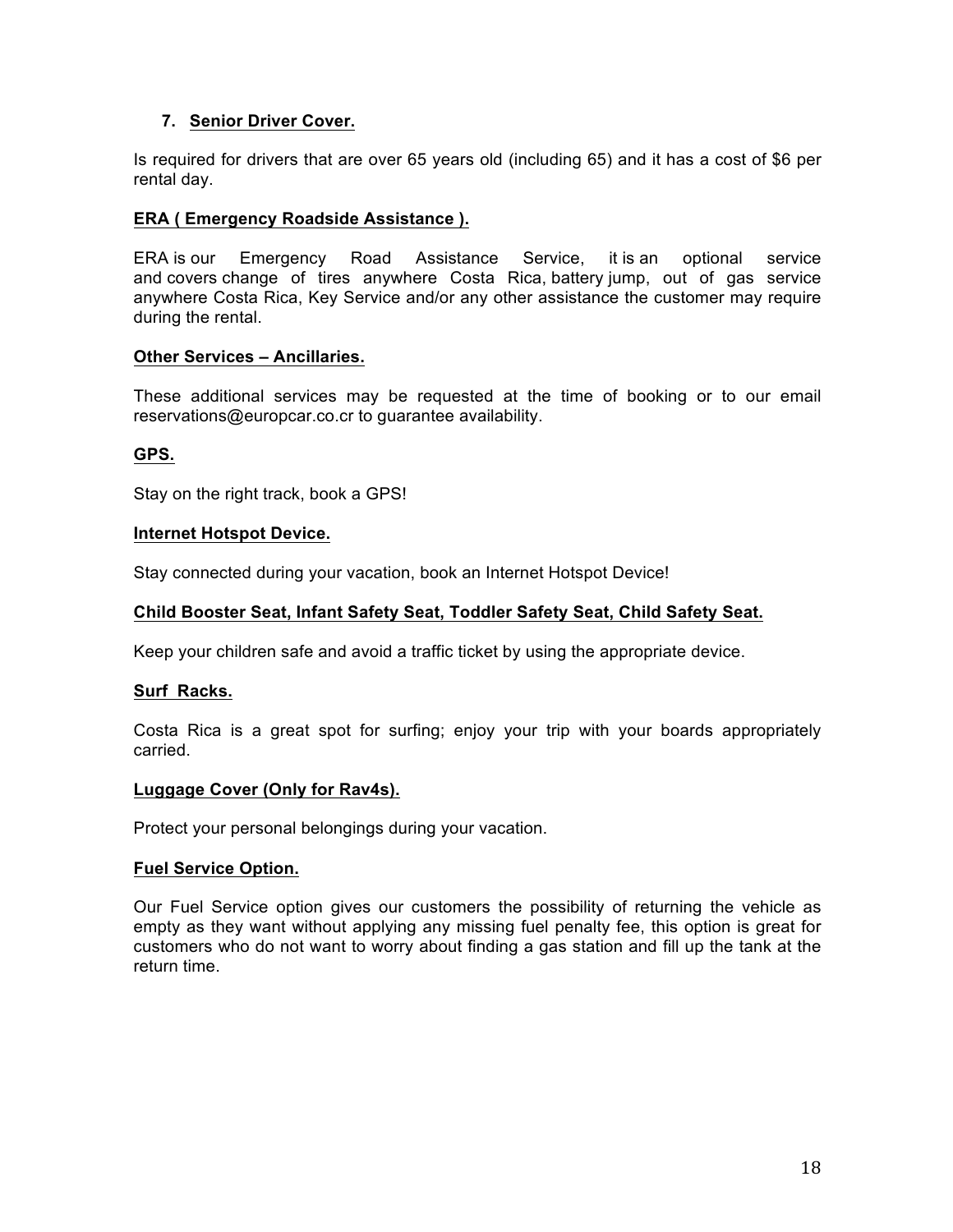#### **Chauffeur Driven Service:**

For a Chauffer Driven Service, please request this directly to our email reservations@europcar.co.cr

IMPORTANT INFORMATION IN THE ADDENDA OF THE RENTAL AGREEMENT:

**SPECIAL ADVICE:** Costa Rica´s mountainous geography requires your consideration on how to use the car brakes of a standard shift or automatic vehicle. Please avoid using the brake pedal constantly and instead downshift your gear when needing to break. Breaking constantly not only damages the break's pads, but also will affect its proper operation when suddenly required. In case this happens, allow the brake fibers to cool down for 15 minutes before resuming your drive.

**ADDITIONAL FEES THAT I ACCEPT**: Loss or damage of the vehicle´s set of keys / if the car keys are stolen (\$600). Loss or damage to each of the vehicle´s permanent license plates (\$50.00 each). Loss or damage to the vehicle´s temporary license plate (150,000 colones). Extra car cleaning if returning the vehicle in extremely dirty conditions (\$25-\$100). Europcar will charge an administrative fee for the legal paperwork, costs and expenses in case you lose the vehicle's documents (registration & title papers, RTV) or/and you return the vehicle without plates or/and the vehicle has a traffic fine/ticket.

**TRAFFIC TICKETS:** You understand you are responsible of paying any traffic fine/ticket given to you or given to additional drivers during the period of your rental. Tickets may be from \$600 up to approximately \$800. In the event that you fail to report the fine or take care of its payment, you expressly entitle Europcar to charge this amount to your credit card. You will not have to pay for any traffic tickets in case you chose to buy our Legal Fees and Tickets Cover.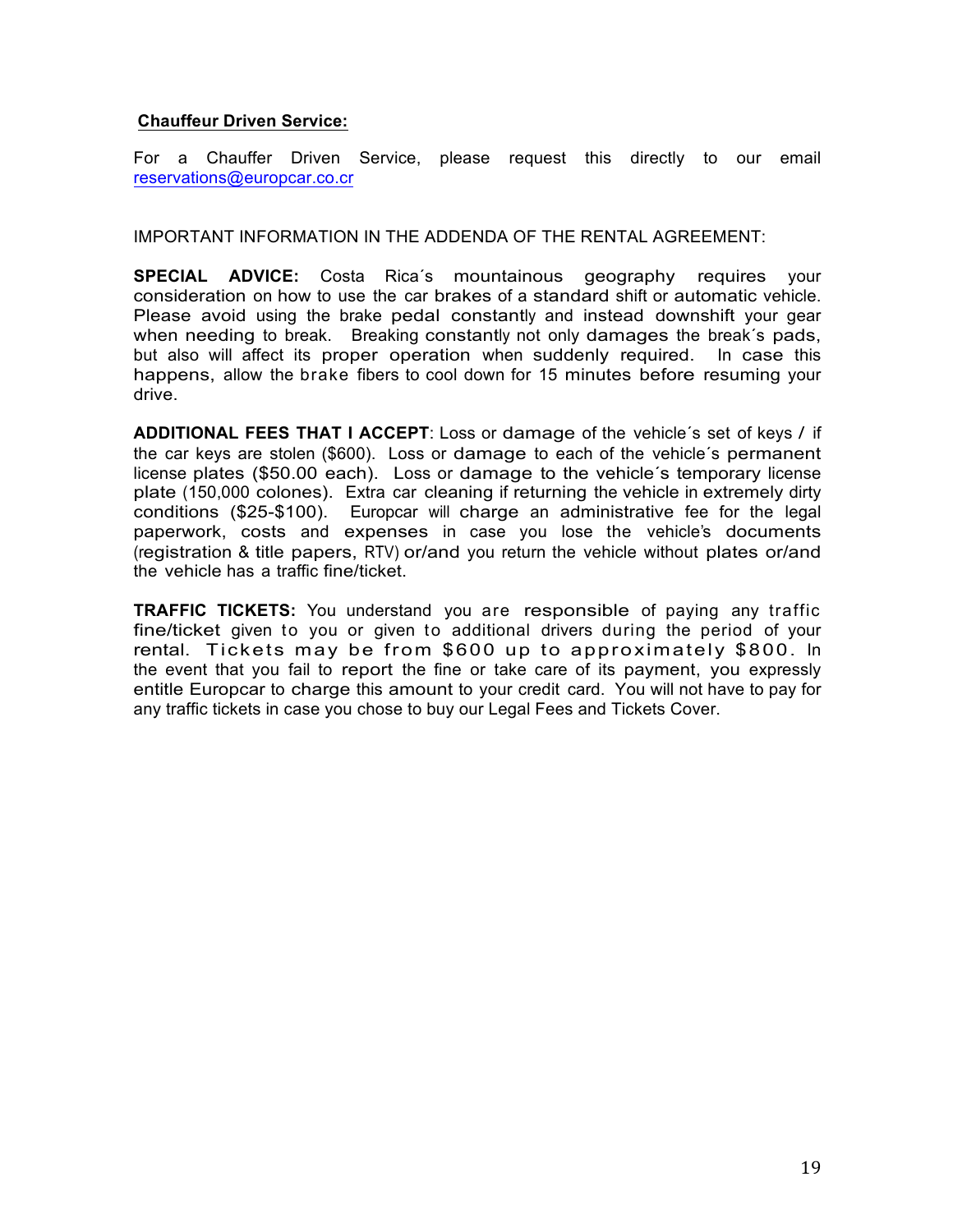## **CLAUSES OF THE RENTAL AGREEMENT THAT YOU SIGN AT THE TIME OF CHECK-OUT:**

- 1. PREGO MOTOR DE COSTA RICA S.A., hereinafter referred as the Lessor, leases to the Lessee, whose name and data are indicated on the front of this contract, the vehicle described herein, in a good mechanical and bodywork conditions, fully equipped with the accessories listed in the front of this contract. The Lessee accepts the terms and conditions of this contract and the Lessee declares to have received the vehicle described in the front of this contract to his entire satisfice and is obligated to return the vehicle in the same conditions.
- 2. The term of this contract is determined in the front of this agreement, as well as the rental amount, which is always calculated in periods of 24 hours that are considered as days and the amount to be paid is agreed in the front of this rental agreement. Failure to return the vehicle on the date, time and place previously agreed, shall entitle the Lessor to use all means to recover the vehicle and charge a penalty of \$150,00 plus the additional costs of the recovery. This penalty will not be applicable if the Lessee requests the extension thereof to the Lessor, and the Lessor has agreed. The return of the rented vehicle shall be made at the place, date and time agreed at the time of executing the contract, which appears on the face of this agreement. If the automobile is returned at a different place and time, the Lessee shall pay an additional surcharge and all additional recovery costs.
- 3. The Lessee is responsible for all violations to the Traffic Law, as well as the payment of parking tickets and fines during the lease period. The Lessee is also responsible for the total payment of the damages in the event of an accident occurred by the negligence and authorizes the Lessor to debit his credit card.
- 4. In case of an accident, the Lessee is responsible to pay the transfer of the vehicle to the place were the return of the rented vehicle was agreed.
- 5. The Lessee authorizes the Lessor to hold a deposit of the amount mentioned on the front of this contract, sufficient to cover all the rental period, fuel, any additional extras and payment of the excess for damages, covers and ancillaries. At the end of the lease term, the Lessor shall automatically liberate this deposit and collect the corresponding payment.
- 6. The vehicle shall be used exclusively to transport the customer and the persons accompanying him/her. Both the customer and the authorized drivers agree to the following:
	- a) Not to allow any other person not authorized in this contract to drive the vehicle
	- b) Not to drive without a valid driver´s license, identity card or passport
	- c) Not to drive while intoxicated, under the influence of drugs, hallucinogens, narcotics, or any other similar substance
	- d) Not to profit from the vehicle
	- e) To obey local traffic regulations in the understanding that any infraction will be borne by the customer and will be charged to the rental regardless of the offender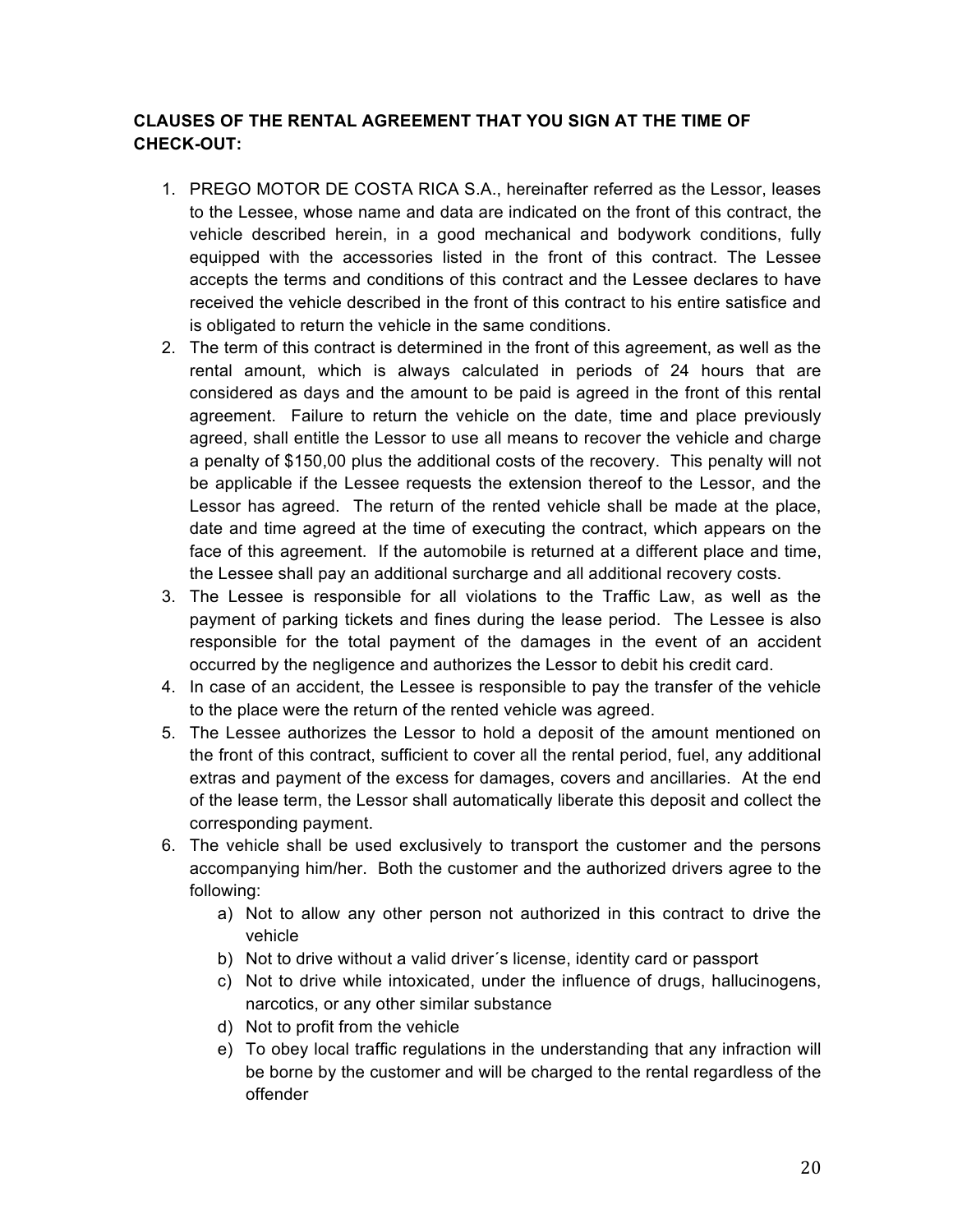- f) Not to take the vehicle outside the limits of the Republic
- g) Not to drive over the legal speed limit
- h) Not to use the vehicle to tow a trailer, unless they have a written consent of the lessor
- i) Not to overload the vehicle with respect to its strength and capacity
- j) To check the levels of engine oil, radiator water, tire pressure as well as the control panel indicators
- k) Lock the vehicle whenever the customer is out of the car, not to leave the car parked on the street and in case the vehicle is stolen, the customer must return the car keys
- l) Not to participate directly or indirectly in races, or safety, resistance or speed tests
- m) In general not to use the vehicle for purposes other than those stipulated under the agreement and not to drive on bad roads, beaches, rivers and any other areas where it could become damaged
- n) To pay any traffic law infractions
- 7. If the customer does not comply with clause 6, the customer agrees that the protections hired will not cover any liability for any accidents that may occur to the rented vehicle driven in such conditions and therefore, the customer is responsible for all the damages made to the vehicle and third party liability.
- 8. At the end of this contract, the customer shall pay the lessor the following:
	- a) Charges for the time the vehicle was used
	- b) Total damages and mechanical repairs resulting from accidents or other reasons caused by negligent driving through unsuitable places, crossing rivers, beaches, etc.
	- c) All traffic fines made while the vehicle was rented by the customer and administrative fee
	- d) Coverage accepted by the customer
	- e) Payment for the lost of the car keys
	- f) Payment of the lost of the vehicle documents and plates
	- g) Payment of the Emergency Kit
	- h) Payment for the rent and damage/loss of the extras that the customer requested (GPS, NEO, MiFi, Baby Seat, Cooler, etc).
- 9. In case of the vehicle damage or malfunction that requires taking the car to a repair shop, the customer is required to notify the lessor. Under any circumstances, the customer shall repair the vehicle without any previous written authorization from the Lessee.
- 10. The customer shall be liable for the damages caused to the vehicle. The responsibility for damages caused to the vehicle shall be equal to the maximum excess set in the front of this contract. This will not apply when the customer cause the damages by an act of negligence.
- 11. **BASIC PROTECTION PACKAGE**: This clause serves to notify the Lessee that if he or she takes the BASIC PROTECTION PACKAGE at the time of renting the vehicle, this method only covers damages caused by a collision, a theft and